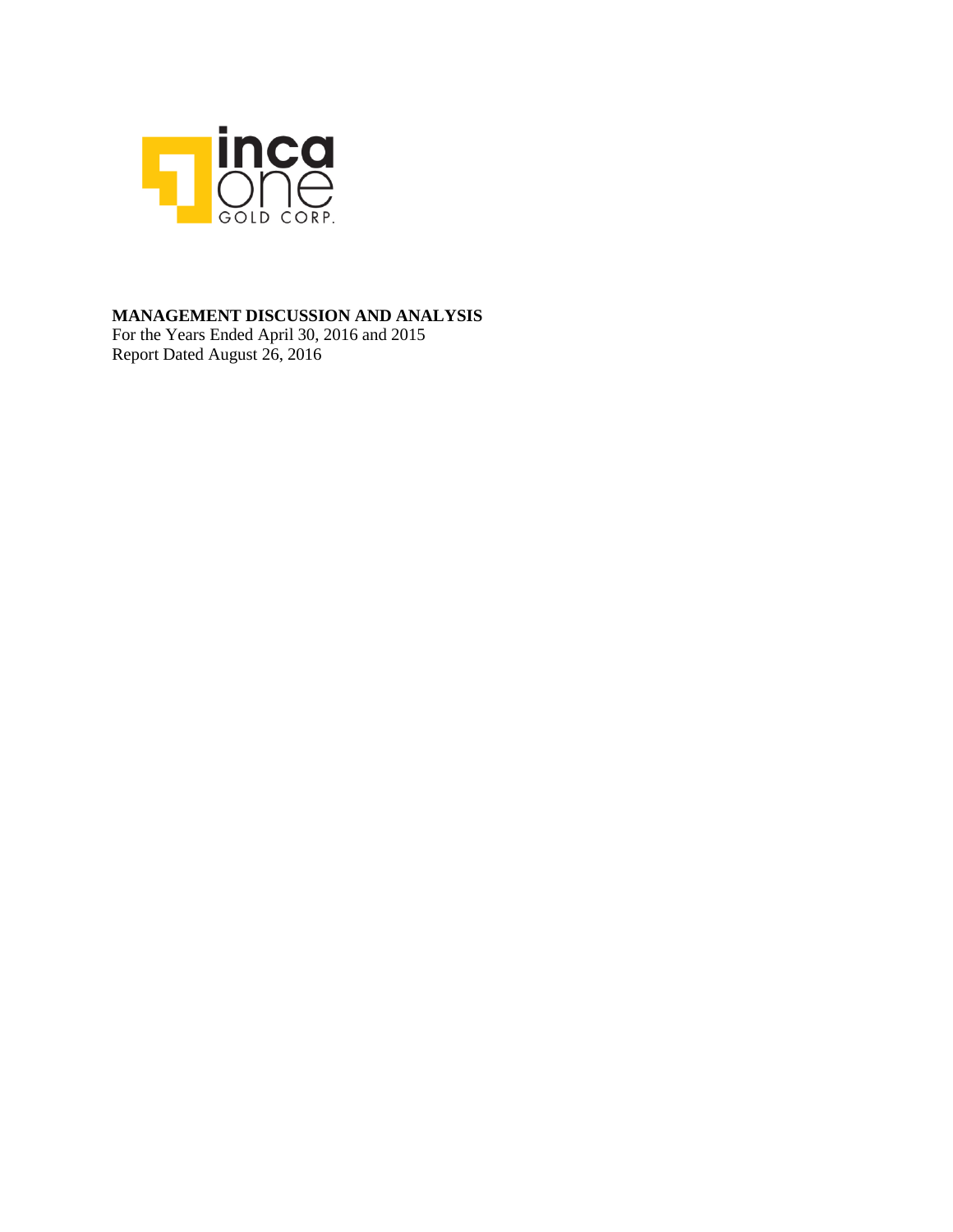Management Discussion & Analysis For the Years Ended April 30, 2016 and 2015

The following information, prepared as of August 26, 2016, should be read in conjunction with the audited consolidated financial statements of Inca One Gold Corp. (the "Company" or "Inca One") for the year ended April 30, 2016 (the "April 2016 Annual Financial Statements"). This MD&A is the responsibility of management and has been reviewed and approved by the Board of Directors of the Company. All financial amounts are expressed in Canadian Dollars, unless otherwise indicated.

### **General Overview**

Inca One was incorporated on November 9, 2005, and is engaged in the business of developing toll milling operations in Peru, to service government permitted small scale miners. The Company, through its Peruvian subsidiary Chala One SAC, ("Chala One") has acquired an existing Peruvian mineral processing plant (the "Chala Plant"), which the Company has successfully upgraded to approximately 100 tonnes per day ("TPD") capacity.

In recent years the Peruvian government instituted a formalization process for informal miners as part of its efforts to regulate their activities. The deadline for registering informal miner concessions expired on April 19, 2014 and online Peruvian news sources have recently reported that the government has started to deploy aggressive measures to eradicate any remaining illegal miners in Peru. While the Company is aware of the tensions created by the foregoing it intends to continue with its business plan to source high grade gold mill feed from legally recognized Peruvian artisanal and small scale miners.

The Company continues to actively evaluate other potential mineral projects including additional toll milling operations. Inca One is listed for trading on the TSX Venture Exchange (the "TSX-V") under the symbol "IO", on the Frankfurt Stock Exchange under the symbol "SU9.F", and the Santiago Stock Exchange Venture under the symbol "IOCL".

### **Recent Operational Milestones and Highlights**

The following is a summary of the Chala Plant's production statistics for:

- three months ended April 30, 2016 ("**Q4 fiscal 2016**" or "**Q4 2016**");
- three months ended January 31, 2016 ("**Q3 fiscal 2016**" or "**Q3 2016**");
- three months ended October 31, 2015 ("**Q2 fiscal 2016**" or "**Q2 2016**");
- three months ended July 31, 2015 ("**Q1 fiscal 2016**" or "**Q1 2016**"); and
- three months ended April 30, 2015 ("**Q4 fiscal 2015**" of "**Q4 2015**").

The Chala Plant commenced commercial production on February 1, 2015 therefore no operational comparative figures are applicable for periods prior to Q4 2015. The quarterly periods summarized below represent all the periods during which the Company was in commercial production.

During Q4 2016, Q3 2016 and Q2 2016, the Company operated at a lower operating capacity in order to better manage cash flows while the Company awaited its first IGV/VAT refund from SUNAT, the Peruvian government tax and customs authority. SUNAT has completed audits of the Company's IGV filings from inception through May 2015 and for the period June through August 2015. This IGV audit has been a very lengthy and onerous process, noting that no material issues have been identified by SUNAT as of the date of this MD&A.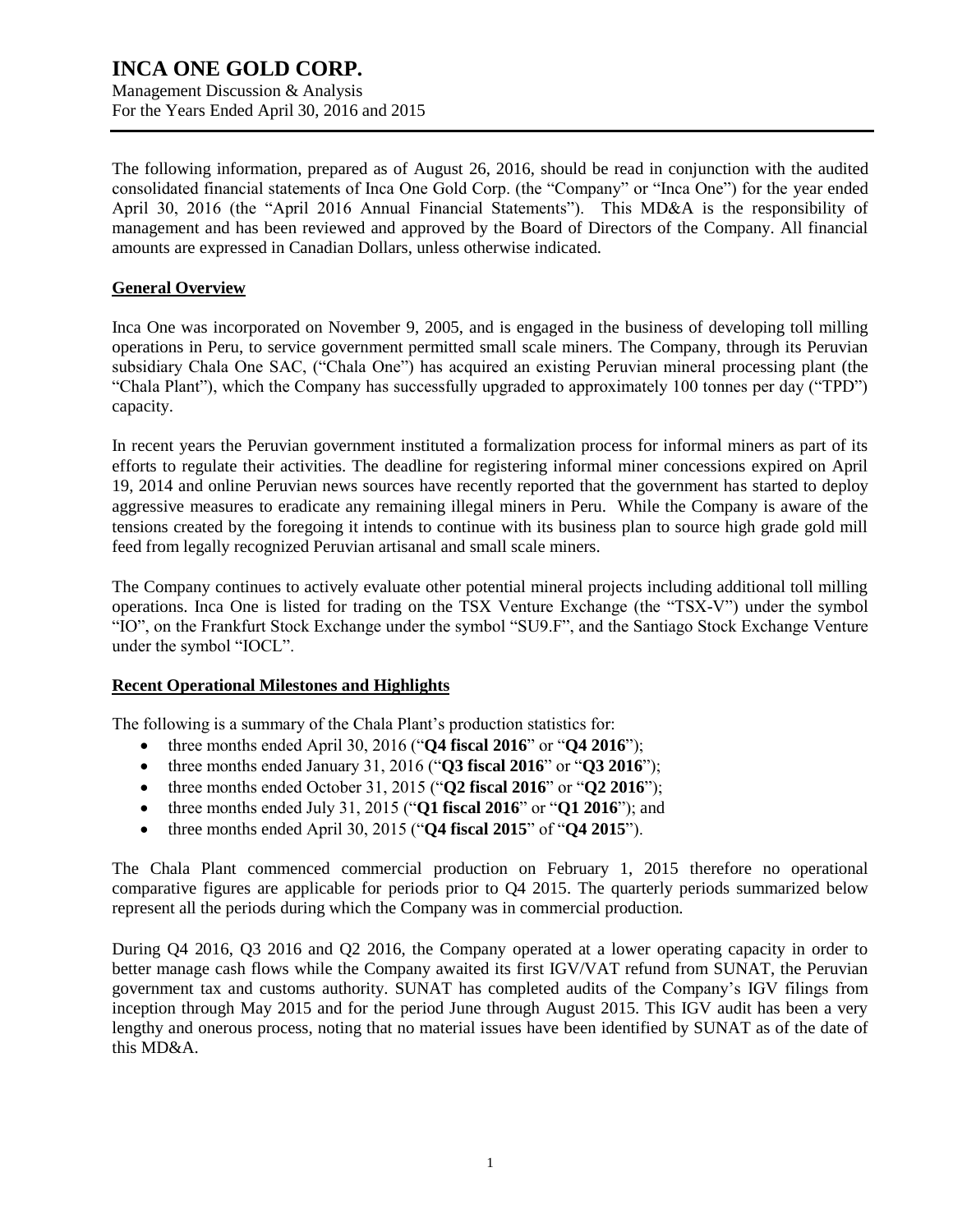Management Discussion & Analysis For the Years Ended April 30, 2016 and 2015

In February 2016 the Company received IGV refund payments from SUNAT for the IGV filing period September 2015 through December 2015. In March and April 2016, the Company received additional payments relating to each monthly period January 2016 through March 2016. All IGV refund payments received in Q4 2016 totaled \$1,069,743. The Company also graduated from the SUNAT small tax group to the SUNAT large company tax group in early February 2015. The SUNAT large tax group has proven to deliver timely refunds to the Company.

The lower operating capacity during Q4 2016 resulted in a \$774,498 gross operating deficit compared to a \$604,336 gross operating deficit in Q3 2016, \$337,237 gross operating deficit in Q2 2016 and \$435,499 gross operating profit/margin in Q1 2016. In Q1 2016 production was much higher than subsequent quarters which resulted in positive gross operating margin.

The quarterly deficit in Q4 2016 increased over Q3 2016 due primarily to a decrease in working capital which led to the Company having to purchase lower grade and less quantity of materials to process through production. This resulted in a lower contribution margin to cover fixed operating costs. As well quarterly amortization included in cost of goods sold increased up to \$123,249 from \$199,763 in Q3 2016, from \$102,129 in Q2 2016 and \$85,498 in Q1 2016 as more assets came into use and began amortization.

Along with the IGV refund payments in Q4, the Company also strategically sought to address some balance sheet restructuring and refinancing to help the Company recapitalize and ramp up production into profitable operations.

Subsequent to year end, on August 26, 2016, the Company announced that it has received approval by the TSX-V for the required settlement agreements with its debtholders. The debt settlement addresses approximately \$13.7 million of the Company's long and short term debt and related unpaid interest.

Additionally, subsequent to year end, on August 26, 2016, the Company announced that it has closed a previously announced non-brokered private placement for gross proceeds of approximately \$3.2 million by the issuance of approximately 13.0 million units (the "Units") at a subscription price of \$0.25 per Unit. Each Unit is comprised of one common share and one full, transferable common share purchase warrant. Each warrant will be exercisable to purchase an additional common share of the Company at an exercise price of \$0.40 for a period of 36 months from the closing date and will feature an acceleration clause triggering the exercise of the warrant upon select share price metrics being achieve

Other factors that contributed to the deficit include:

- A. Gold price impacts:
	- Average gold price per ounce sold increased in Q4 2016 by 4.8% and 7.3% when compared to Q3 2016 and Q4 2015, respectively.
- B. Revenue and cost per tonne impacts:
	- Revenue per tonne increased 14.3% in Q4 2016 compared to Q3 2016 which is primarily a result of (i) 4.8% increase in average gold price per ounce sold and (ii) partially offset by 19.1% decline in mineral grade per tonne.
	- Cost per tonne processed increased 25.4% in Q4 2016 compared to Q3 2016 which is primarily a result of lower grade mineral processed.
	- Mineral grade purchased declined 19.1% from 0.60 oz/tonne to 0.49 oz/tonne in Q4 2016 compared to Q3 2016.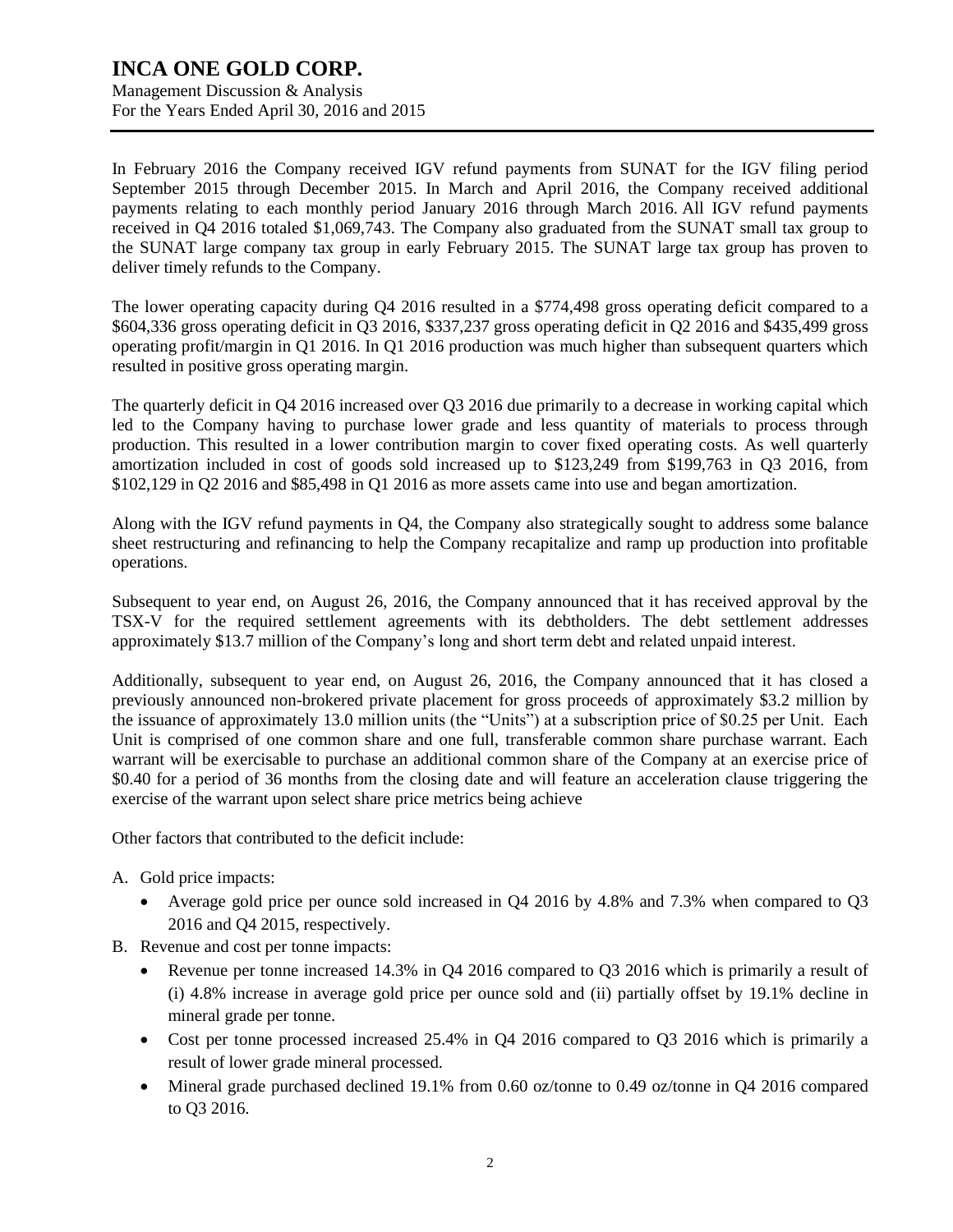Management Discussion & Analysis For the Years Ended April 30, 2016 and 2015

The Company's continued working capital constraints contributed to its inability to finance the purchase of higher grade mineral.

| <b>Quarter over Quarter</b><br>highlights             | Q <sub>4</sub><br>2016 | Q3<br>2016  | Q <sub>2</sub><br>2016 | Q1<br>2016 | Q <sub>4</sub><br>2015 | Variance %<br>Q4 2016 vs<br>Q3 2016 | Variance %<br>Q4 2016 vs<br>Q4 2015 |
|-------------------------------------------------------|------------------------|-------------|------------------------|------------|------------------------|-------------------------------------|-------------------------------------|
| Tonnes processed (t)                                  | 2,709                  | 3,853       | 3,698                  | 7,453      | 4,433                  | (29.7%)                             | $(38.9\%)$                          |
| Average daily processing<br>volume $(t)$ <sup>1</sup> | 31.7                   | 45.1        | 43.2                   | 88.0       | 52.0                   | (29.7%)                             | $(39.1\%)$                          |
| Mineral grade (oz/t)                                  | 0.49                   | 0.60        | 0.73                   | 0.80       | 0.84                   | $(19.1\%)$                          | $(42.1\%)$                          |
| Gold sold (oz)                                        | 1,459                  | 2,015       | 2,935                  | 4,438      | 3,159                  | $(27.6\%)$                          | $(53.8\%)$                          |
| Silver sold (oz)                                      | 5,206                  | 3,669       | 3,155                  | 5,669      | 2,262                  | 41.9%                               | 130.2%                              |
| Sales $($ )                                           | 2,496,234              | 3,105,726   | 4,330,350              | 6,549,870  | 4,304,802              | $(19.6\%)$                          | $(42.0\%)$                          |
| Gross operating (deficit)<br>margin $(\$)$            | (774, 498)             | (604, 336)  | (337, 237)             | 435,499    | 131,142                | 28.2%                               | $(690.6\%)$                         |
| Gross operating margin %                              | (31.03%)               | $(19.46\%)$ | $(7.79\%)$             | 6.65%      | 3.05%                  | 59.5%                               | $(1,117.4\%)$                       |
| Gross margin / ounce of<br>$gold$ sold $(\$)$         | (531)                  | (300)       | (115)                  | 98         | 42                     | 77.0%                               | $(1,364.3\%)$                       |
| Gross margin / ton<br>processed $(\$)$                | (286)                  | (157)       | (91)                   | 58         | 30                     | 82.2%                               | $(1,053.3\%)$                       |
|                                                       |                        |             |                        |            |                        |                                     |                                     |
| Revenue per tonne<br>processed $(\$)$                 | 921                    | 806         | 1,171                  | 879        | 971                    | 14.3%                               | $(5.1\%)$                           |
| Cost per tonne processed $(\$)$                       | 1,207                  | 963         | 1,262                  | 820        | 941                    | 25.4%                               | 28.2%                               |
| Average gold price per<br>ounce sold $(\$)$           | 1,590                  | 1,517       | 1,477                  | 1,449      | 1,481                  | 4.8%                                | 7.3%                                |
| Cost per ounce sold $(\$)$                            | 2,241                  | 1,841       | 1,590                  | 1,378      | 1,321                  | 21.7%                               | 69.6%                               |
|                                                       |                        |             |                        |            |                        |                                     |                                     |
| Average London Close price<br>(SUSD)                  | 1,230                  | 1,084       | 1,134                  | 1,168      | 1,201                  | 13.5%                               | 2.4%                                |
| Average London Close price<br>$(\$)$                  | 1,631                  | 1,518       | 1,487                  | 1,457      | 1,498                  | 7.4%                                | 8.9%                                |

*<sup>1</sup> Based on a 28.5 day monthly utilization period*

Highlights during Q4 fiscal 2016 include:

- Total gold and silver sales of \$2,496,234 with total cost of goods sold of \$3,270,732 and gross margin deficit of \$744,498 or a 31.0% deficit;
- $\bullet$  2,709 tonnes of mineral was processed with an average gold grade of 0.49 oz/t;
- Average daily processing volume of 32 TPD (based on a 28.5 day monthly utilization period);
- Strategically reduced processing throughput while waiting for the SUNAT IGV/VAT audit process to complete;
- Purchased approximately 2,396 tonnes of gold-bearing material.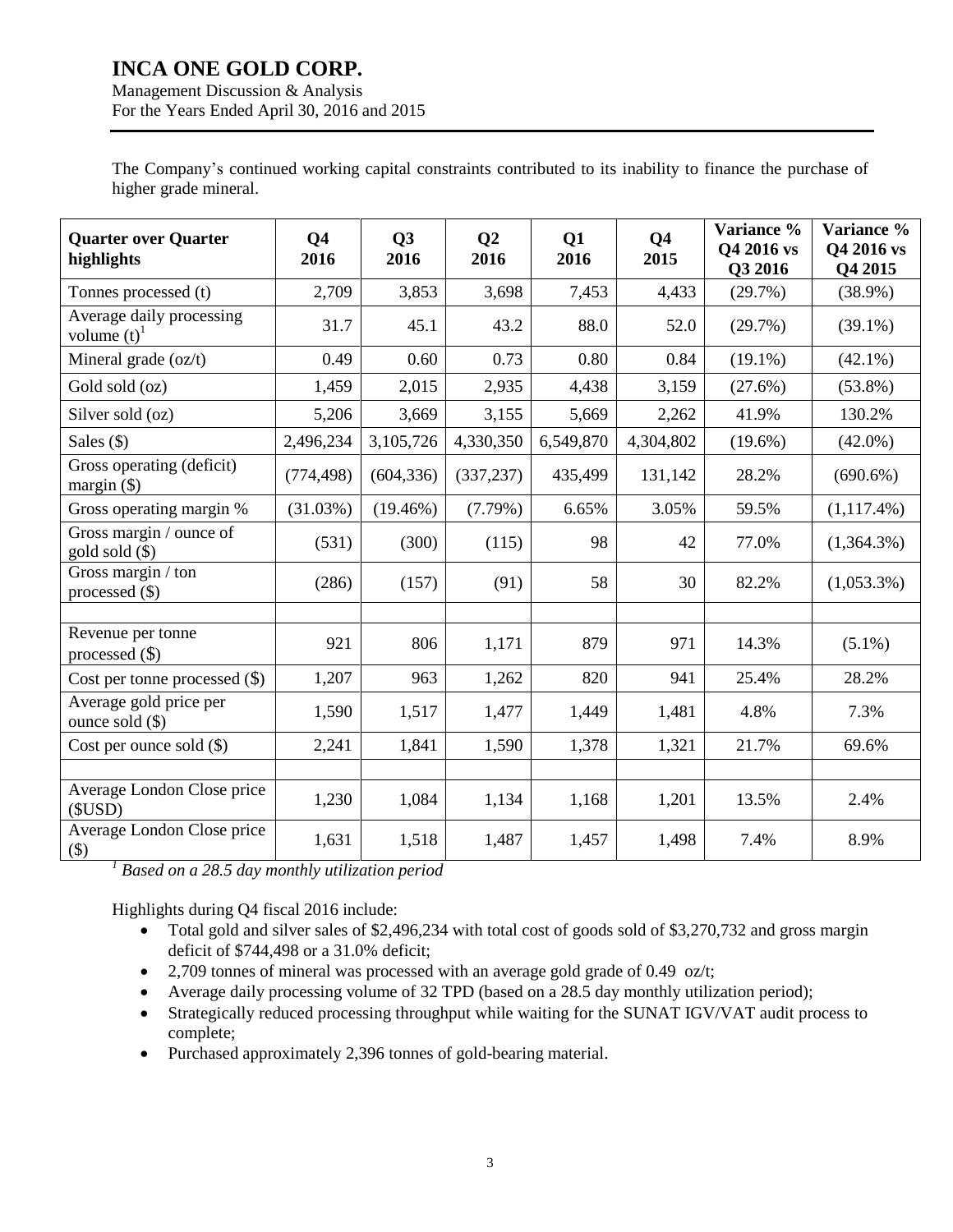Management Discussion & Analysis For the Years Ended April 30, 2016 and 2015

### Operating Activity – Q4 2016 Compared to Q3 2016

During Q4 2016, the Company processed a total of 2,709 tonnes of gold-bearing material with an average grade of 0.49 compared to 3,853 tonnes of gold-bearing material with an average grade of 0.60 during Q3 2016. As noted above, the grade was 18% lower in Q4 2016 due to the Company's continued working capital constraints and inability to finance higher grade mineral while the Company pursued additional financing . Q4 2016 was the fifth quarter of commercial production.

Production continued to be artificially lower during Q4 2016 due to a strategic decision by the Company to scale back production in order to wait for the receipt of the IGV receivable from the Peruvian tax authorities. During Q4 2016, the company collected \$1,069,743 of IGV refund payments. As of April 30, 2016 IGV receivable had a value of \$1,516,206.

The average daily processing volume (based on a 28.5 day monthly utilization period) during Q4 2016 was 32 TPD compared to 45 TPD during Q3 2016. Due to cash constraints and the strategic decision to scale back production while awaiting the IGV refunds, Q4 2016 TPD production was lower than previous quarters.

During Q4 2016, the Company sold 1,459 ounces of gold and 5,206 ounces of silver compared to 2,015 ounces of gold and 3,669 ounces of silver sold during Q3 2016, with the decrease a result of the lower levels of mineral grade per tonnes processed during Q4 2016 of 0.49 compared to 0.60 in Q3 2016.

The gross margin deficit per gold ounces sold during Q4 2016 amounted to \$531 compared to a gross margin deficit of \$300 during Q3 2016, a decrease of \$231 arising primarily from the decrease in average mineral grade.

The Company also achieved various operating improvements during the year ended April 30, 2016 such as the purchase of a desorption plant and chemical laboratory to better maximize plant efficiency and lower operating cost, implement adjustments to the leaching circuit and grind size of the mill feed to improve recovery, and expanded the tailings pond.

### **Chala Plant – Commercial Production (effective February 1, 2015)**

As above, the Company accomplished many integral targets since commercial production began February 1, 2015, including improved mineral purchasing terms and recovery rates, which are critical factors towards achieving long term profitability.

### Mineral Purchasing

A key component of the business is mineral purchasing. The Company has enacted initiatives to improve the efficiency and effectiveness of the mineral purchasing team including incentive programs, mini-games, and targets for quantity, grade, and price with a gold grade target of 25 grams per tonne ("gpt"). To accomplish a relatively steady mill feed for the Chala Plant the Company has entered into various multi-delivery letters of agreement ("LOA"). The Company's target is to have approximately 1,500 tonnes per month under LOA's or strategic partnerships, which would be 50% of the total expected 3,000 tonnes per month plant capacity. The balance of the mill feed is expected to come from ongoing spot purchases in the market.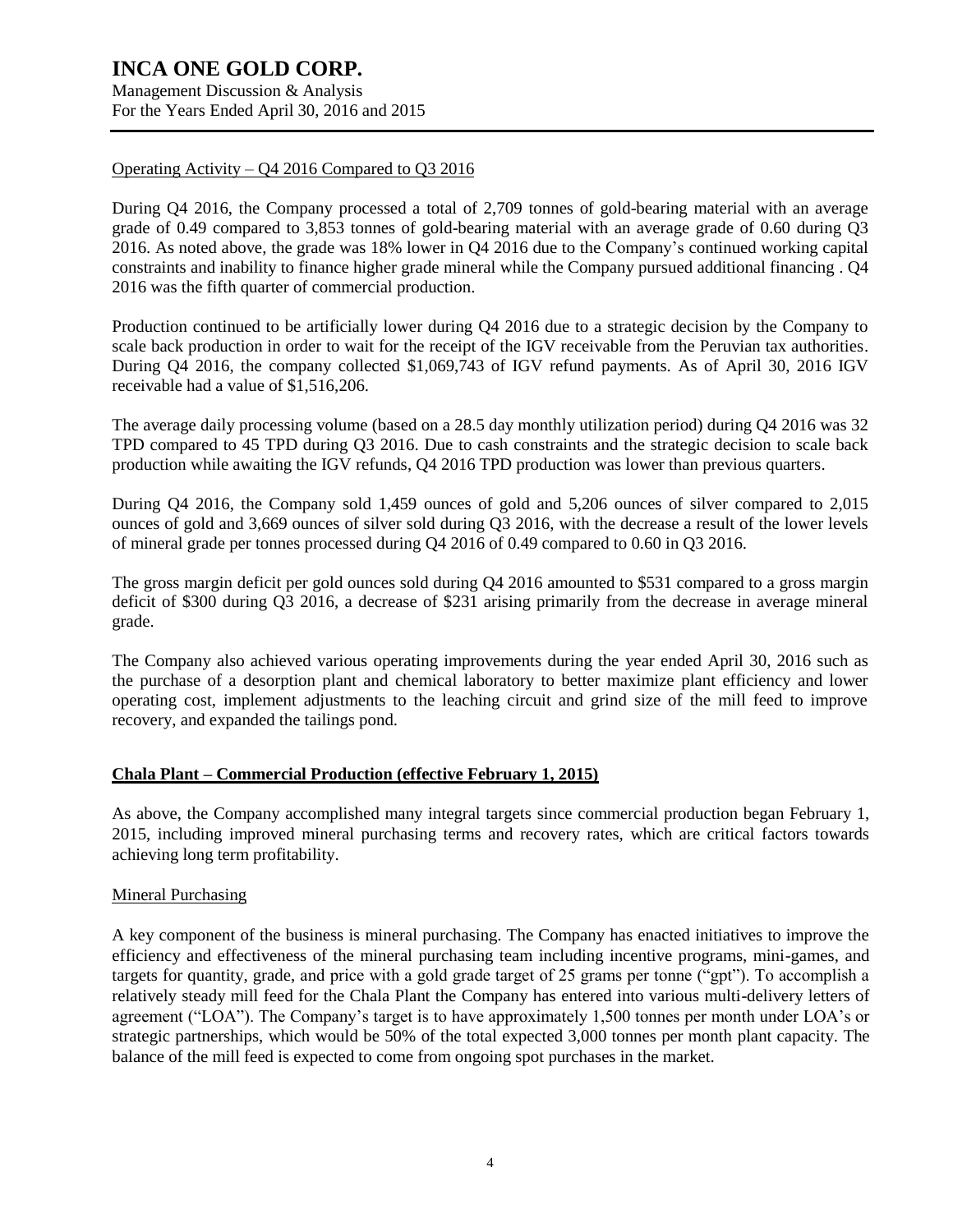#### Property, Plant and Equipment

As at April 30, 2016, total plant upgrade costs and capitalized pre-operating costs was \$6,421,448 (April 30, 2015 - \$5,241,843) which includes \$1,712,199 (April 30, 2015 - \$1,712,199) of incidental revenue generated during the pre-operating period and \$264,531 (April 30, 2015 - \$264,531) of capitalized interest.

During the year ended April 30, 2016, the Company reclassified \$339,088 of IGV to accounts receivable which was previously included in pre-operating expenses.

#### **Chala Plant – Pre-Commercial Production**

On June 6, 2013, the Company entered into a Letter of Intent to acquire 100% of the Chala Plant in Southern Peru for USD\$240,000. Of this amount, USD\$150,000 has been paid and the remaining USD\$90,000 will be payable once transfer of the fully permitted facility is complete (see Title and Permitting below). Finder fees of USD\$40,000 were paid in connection with the acquisition and sourcing and technical advice fees of USD\$118,000, inclusive of value added tax, were also paid with respect to the acquisition and refurbishment of the Chala Plant in December 2013.

The Chala Plant was refurbished almost immediately after acquisition in calendar 2013 in order to achieve a processing capacity of 25 TPD and its first production of activated carbon was reported in November 2013. During the year ended April 30, 2014, the Company estimated a recovery of 347.97 ounces of gold and 144.50 ounces of silver from the harvest of activated carbon from the Chala Plant during the initial test milling phase.

In March 2014 an incident occurred at the Chala Plant during which certain Government officials caused some minor damage under the mistaken belief that the plant was not operating legally. The damage was subsequently repaired.

In June 2014 the Company closed the first tranche of a \$5,500,000 bond financing (see Financings below) for gross proceeds of \$2,700,000 which enabled the Company to begin expansion of the Chala Plant from 25 TPD capacity to 100 TPD capacity as well as provide working capital for mineral purchases and general operating purposes. During August 2014 and November 2014, the Company closed the second and third tranches, for gross proceeds of \$1,400,000 and \$1,400,000 respectively.

To oversee expansion the Company engaged an established Peruvian engineering firm to oversee the construction and plant expansion to 100 TPD capacity. Two new 50 TPD ball mills were installed and commissioned over that period and many other aspects of the plant were expanded and upgraded including the crushing and leaching systems, expansion of the camp, new scale and reception area, new storage facilities, and expanded mineral stockpile area. By December 31, 2014 the construction was substantially complete. The Company conducted test milling and commissioning beginning November 2014, and with the appropriate assessment management determined that at February 1, 2015 the Chala Plant had commenced commercial production.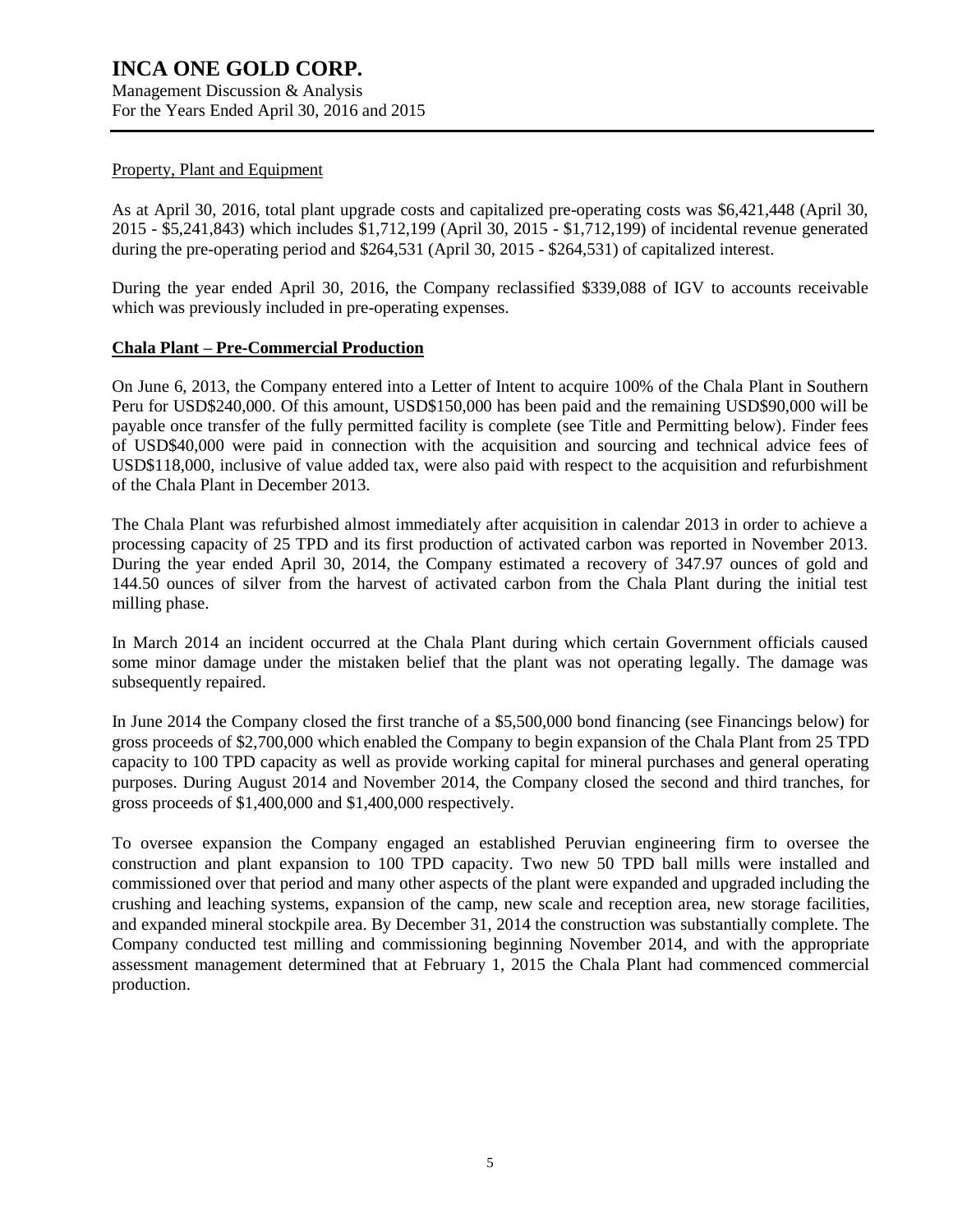This commercial production assessment included key parameters being met such as: a) all major and auxiliary processing circuits were fully operational including ball mill, crushing, and leaching circuits, and related facilities in place; b) average production throughput at the plant since February 1, 2015 has been in excess of 50 TPD with production ramping up to the full 100 TPD production capacity; and c) a reasonable testing and commissioning period had completed. As a result of the commencement of commercial production the Company began amortizing the capitalized costs of its milling plant.

The aforementioned technical information was reviewed on behalf of the Company by Phu Van Bui, P.Geo., a director and a Qualified Person as defined in NI 43-101.

### **Chala Plant - Title and Permitting**

Transfer of formal title of the Chala Plant is subject to a number of conditions. As part of the terms of the original purchase agreement for the Chala Plant, Inca One has an agreement between its wholly owned subsidiary, Chala One, and the seller and initial permit applicant, to operate under the umbrella of formalization until the successful completion of all the environmental and operating permits. As part of the formalization process the Chala Plant is currently in compliance and able to operate up to 100 TPD capacity. The Company has recently made significant progress on the various long-term licenses and permits required for the Chala Plant to operate at 100 TPD. The Company is also proceeding with the application of commercial permits to incrementally increase capacity up to 350 TPD. The Chala Plant currently sits on 21 hectares of land, and has ample room for plant expansion.

### **Exploration and Evaluation Assets**

Previously the Company had interests in exploration and evaluation assets including the Corizona Project and the Las Haquillas Project. No exploration expenditure has been incurred on these projects through the year ended April 30, 2016, and both projects were fully impaired as of April 30, 2016. For further detail on these projects refer to the annual MD&A for the years ended April 30, 2015 and 2014.

### **Future Outlook**

The Company is moving forward with its business plan to focus on gold-bearing mineral processing facilities in Peru and believes that the Chala Plant operations may provide the necessary cash flow to achieve profitability by the end of calendar 2016. The Company intends to use the funds and net profits from mineral processing operations at the Chala Plant, and additional fundraising (see Financings and Subsequent Events below) to execute its business plan and expand mineral processing operations, so that it can continue to achieve its long-term objectives. The Company anticipates to benefit from regular monthly IGV refunds as it has recently received and IGV refunds owing from the periods under SUNAT audit.

Inca One management believes that the Chala Plant will enable the Company to generate sufficient cash flows to achieve profitable operations and further expand its Peruvian operations.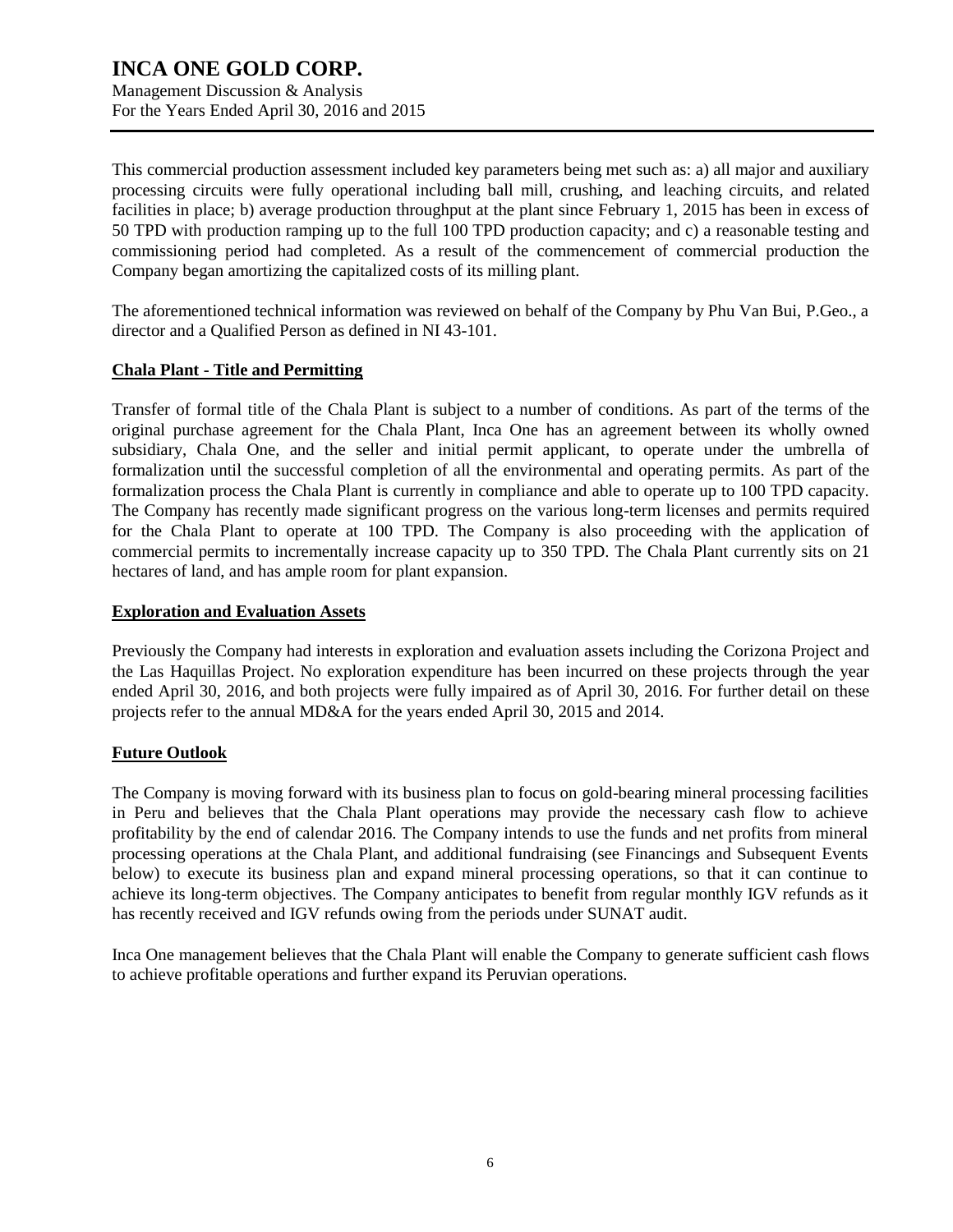Management Discussion & Analysis For the Years Ended April 30, 2016 and 2015

#### **Selected Annual Information**

The following selected financial data with respect to the Company's financial condition and results of operations has been derived from the audited financial statements of the Company for the years ended April 30, 2016, 2015, and 2014, as applicable. The selected financial data should be read in conjunction with those financial statements and the notes thereto.

|                                         | Years ended April 30, |             |             |
|-----------------------------------------|-----------------------|-------------|-------------|
|                                         | 2016                  | 2015        | 2014        |
|                                         | \$                    | S           | S           |
| Revenue                                 | 16,482,179            | 4,304,802   |             |
| Cost of goods sold                      | 17,762,752            | 4,173,660   |             |
| Gross margin (deficit)                  | (1,280,573)           | 131,142     |             |
| Finance and other (expense) income, net | (3, 104, 957)         | (1,250,722) | (103, 513)  |
| Net loss for the period                 | (7,572,530)           | (4,207,372) | (4,269,643) |
| Net loss per share (basic and diluted)  | (0.77)                | (0.42)      | (0.63)      |
| Other comprehensive income (loss)       | 285,269               | 770,123     | (451, 113)  |

|                                   | As at April 30, |           |           |  |
|-----------------------------------|-----------------|-----------|-----------|--|
|                                   | 2016            | 2015      | 2014      |  |
|                                   |                 |           |           |  |
| Exploration and evaluation assets |                 |           | 20,000    |  |
| Total assets                      | 9,370,124       | 8,328,493 | 2,546,062 |  |
| Total long term liabilities       | 4,705,169       | 5,673,756 | 626,349   |  |
| Dividends declared                | Nil             | Nil       | Nil       |  |

The following table sets out selected quarterly financial data from the Company's unaudited quarterly financial statements for the last eight quarters.

| <b>Quarter ended</b> | Working<br>capital<br>(deficiency) | <b>Total assets</b> | Long term<br>liabilities | <b>Net loss</b> | <b>Basic loss</b><br>per share |
|----------------------|------------------------------------|---------------------|--------------------------|-----------------|--------------------------------|
|                      | \$                                 | \$                  | \$                       | \$              | \$                             |
| April 30, 2016       | (7,645,085)                        | 9,370,124           | 4,705,169                | (2,405,901)     | (0.28)                         |
| January 31, 2016     | (5,960,657)                        | 10,991,135          | 5,225,760                | (2,656,596)     | (0.28)                         |
| October 31, 2015     | (2,215,694)                        | 11,152,022          | 5,863,988                | (1,928,949)     | (0.14)                         |
| July 31, 2015        | (1,201,165)                        | 11,433,207          | 5,787,037                | (581,084)       | (0.07)                         |
| April 30, 2015       | (516, 327)                         | 8,328,493           | 5,673,756                | (779, 718)      | (0.07)                         |
| January 31, 2015     | 677,365                            | 6,739,337           | 5,162,576                | (1,980,269)     | (0.21)                         |
| October 31, 2014     | 843,171                            | 4,771,034           | 4,393,324                | (747, 715)      | (0.07)                         |
| July 31, 2014        | 1,501,008                          | 3,889,948           | 3,082,066                | (699, 670)      | (0.07)                         |
| April 30, 2014       | 170,974                            | 2,546,062           | 626,349                  | (848, 541)      | (0.14)                         |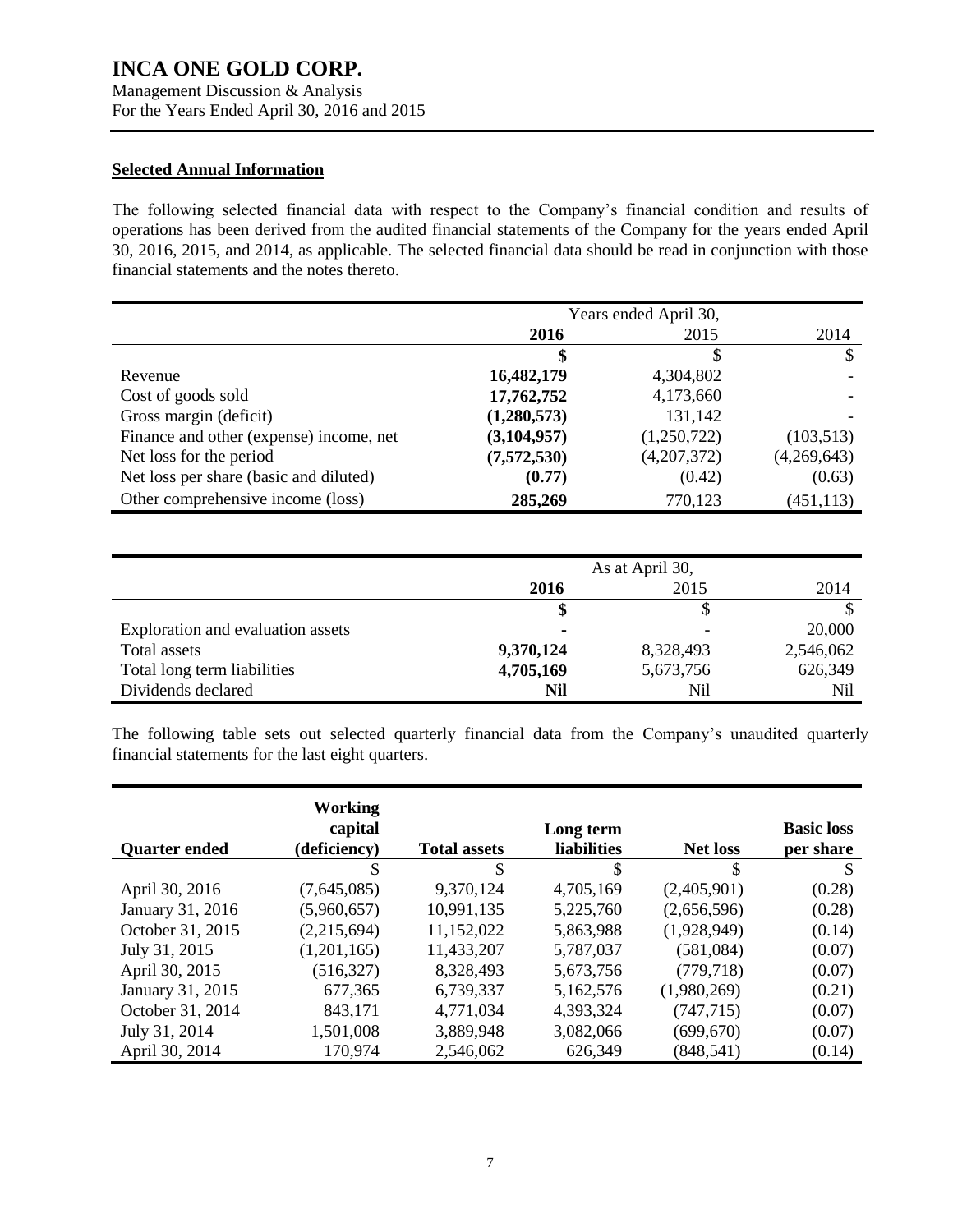The working capital deficiency as at April 30, 2016 is a result of losses from operations and finance expense, and is impacted by a \$7,488,323 increase (over the Q4 2015) in current liabilities in part from more long term debt becoming current and new debt financings.

New debt financings closed by the Company during the year ending April 30, 2016 primarily are comprised of the USD\$500,000 and USD\$400,000 convertible loan tranches, USD\$500,000 second debenture units with warrants, and USD\$500,000, USD\$1,011,717 and USD\$550,000 promissory notes (see Financings below).

Total assets increased \$1,041,631 during the year ended April 30, 2016, due to increases in prepaids and receivables (including IGV/VAT) arising from operations as well as the impact of foreign exchange of translating US dollar functional currency assets to the Canadian dollar reporting currency.

The \$968,587 decreased in long term liabilities for the year ended April 30, 2016 primarily arose from more long term debt becoming current.

### **Results of Operations – Year over Year**

Revenue for the year ended April 30, 2016 was \$16,482,179 and cost of goods sold was \$17,762,752 resulting in a gross margin deficit of \$1,280,573. Commercial production started on February 1, 2015, as such, for the year ended April 30, 2015 there was no revenue or cost of goods sold.

During the year ended April 30, 2016, the Company reported a net loss of \$7,572,530 the most significant components of which were, aside from the gross operating loss of \$4,619,573, consulting and management fees of \$1,171,930; office, rent, insurance and other expenses of \$189,568; salaries and benefits of \$643,529; terminal transaction costs of \$95,348; finance costs of \$1,683,265; accretion expense of \$838,001; and impairment of marketable securities of \$460,399.

Consulting and management fees during the year ended April 30, 2016 increased by \$383,038 to \$1,171,930 compared to \$788,892 in the year ended April 30, 2015. This increase was the result of an increase in corporate and administrative staff and contractors in both the Peruvian and Canadian offices as the Company commenced commercial production at the Chala Plant on February 1, 2015.

Office, rent, insurance and other expenses during the year ended April 30, 2016 decreased by \$37,926 to \$189,568 compared to \$227,494 in the year ended April 30, 2015. The decrease was due to continued cost cutting as the Company was operating with lower production throughput during the year.

Salaries and benefits expense increased by \$266,035 to \$643,529 compared to \$377,494 in the year ended April 30, 2015. This increase is primarily attributed to the expanded corporate team in Peru post achieving commercial production, and that the Peruvian government mandates a double monthly payment December 31, 2015.

Finance costs increased during the year ended April 30, 2016 by \$1,272,564 to \$1,683,265 compared to \$410,701 during the year ended April 30, 2015 primarily due to higher interest paid related to new financings closed during the year (see Financings).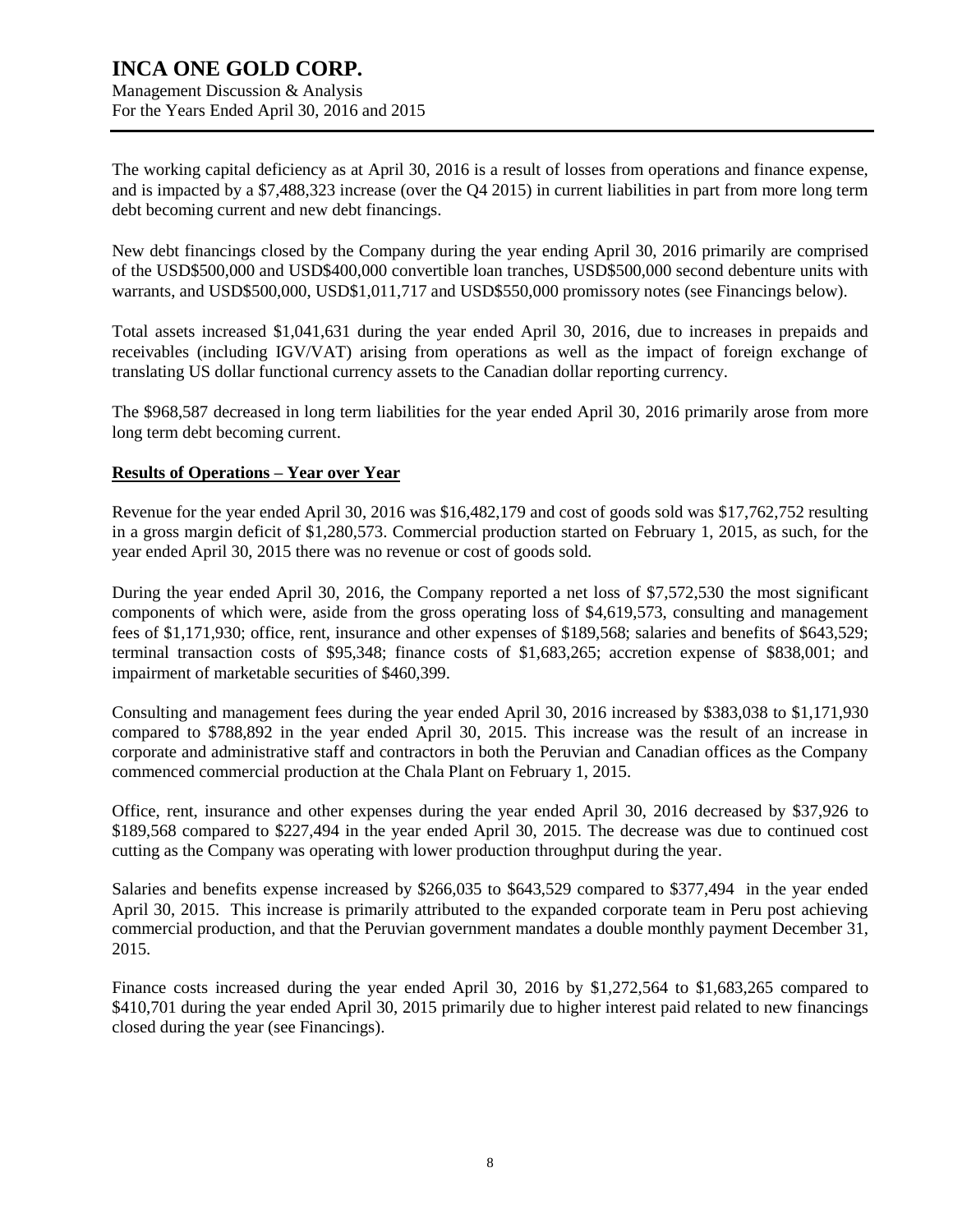Terminal transaction costs incurred during the year ended April 30, 2016 was \$95,348 compared to \$nil during the year ended April 30, 2016. During Q3, 2016 the Company pursued two acquisitions, including a business combination with Standard Tolling Corp. and acquisition of certain assets of Montan Mining, each of which were deemed to have fatal flaws and the transactions were terminated.

Accretion expense increased in the year ended April 30, 2016 by \$643,070 to \$838,001 compared to \$194,931 in the year ended April 30, 2015. This was a result of higher accretion and amortization of issuance costs related to new financings closed during the year.

### **Results of Operations – Quarterly**

Major changes in quarterly net loss arose as follows:

- During the three months ended April 30, 2016, the \$2,405,901 net loss decreased relative to Q4 2016 primarily as a result of the strategic decision by the Company to scale back production in order to wait for the receipt of the IGV receivable from the Peruvian tax authorities, which as of April 30, 2016 had a value of \$1,516,206. The Company received \$1,069,743 of IGV during Q4 2016.
- During the three months ended January 31, 2016, the \$2,656,596 net loss increased relative to prior quarters primarily as a result of the strategic decision by the Company to scale back production in order to wait for the receipt of the IGV receivable from the Peruvian tax authorities.
- The gross operating deficit during the three months ended January 31, 2016, was \$604,336 from total metal revenue of \$3,105,726 and costs of goods sold of \$3,710,062. This was offset by increases in both finance costs and accretion expense due to new financings closed during the current and prior periods and a \$274,046 impairment of marketable securities.
- During the three months ended October 31, 2015, the \$1,928,949 net loss increased relative to prior quarters (other than January 31, 2015) primarily as a result of the commencement of commercial production on February 1, 2015 and the strategic decision by the Company to scale back production in order to wait for the receipt of the IGV receivable from the Peruvian tax authorities, which as of October 31, 2015 had a value of \$2,889,976.
- During the three months ended April 30, 2015, the \$779,718 net loss increased relative to prior quarters (other than January 31, 2015 and October 31, 2014). Despite the gross margin of \$131,142 during the three months ended April 30, 2015, there were increases in both consulting and management fees as well as office, rent, utilities and other expenses arising from expanded corporate and Peruvian administrative teams, and commencement of commercial production, while being offset by a \$529,458 gain in foreign exchange.
- During the three months ended January 31, 2015, the \$1,980,269 net loss included a \$990,835 impairment of marketable securities from devaluation of the Global Resources Investment Trust PLC ("GRIT") shares. Through October 31, 2014 the unrecognized losses were recorded through other comprehensive income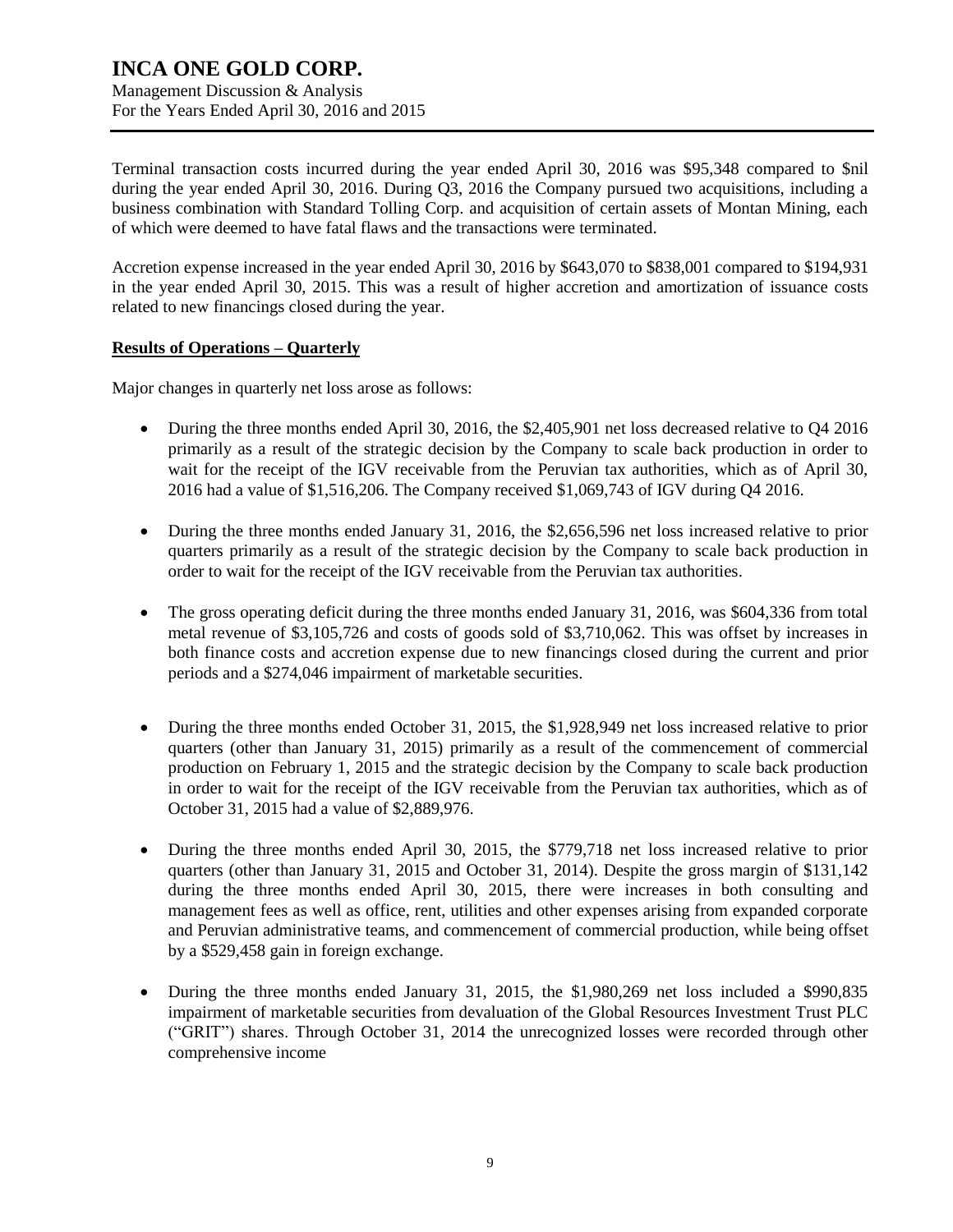### **Liquidity and Capital Resources**

As at April 30, 2016 the Company has financed its operations and met its capital requirements primarily through the issuance of capital stock by way of private placements, the exercise of share purchase warrants previously issued and more recently, from the issue of promissory notes, convertible debentures and debenture units with warrants. As at April 30, 2016, the Company had cash of \$45,135 representing a decrease of \$409,186 compared with cash of \$454,321 at April 30, 2015.

The Company reported working capital deficiency of \$7,645,085 at April 30, 2016 as compared to working capital deficiency of \$516,327 as at April 30, 2015 result of losses from operations and finance expense, and is impacted by a \$7,488,323 increase in current liabilities in great part from more long term debt becoming current.

Marketable securities consist of 733,007 shares in Global Resources Investment Trust PLC ("GRIT") which were acquired on February 28, 2014 in exchange for the issue of 12,000,000 common shares in the Company at a value of \$0.11 per share; and 6,000,000 shares in TON which were acquired on October 7, 2015 at a market value of \$0.055 per share for a total fair value of \$330,000 at time of acquisition.

The fair value of the shares in GRIT at acquisition was determined based on a value of \$0.11 per share for the 12,000,000 common shares issued by the Company. As of April 30, 2016 the GRIT shares were recorded at a fair value of \$87,439 (April 30, 2015 – \$217,838) based on the GRIT share trading price of CDN\$0.08 (GBP £0.043). To date the average GRIT share trading price was trading at a lesser value than as at April 30, 2016. While the Company will seek to maximize the proceeds it receives from the sale of its GRIT Shares, there is no assurance as to the timing of disposition or the amount that will be realized.

Subsequent to year end, on June 30, 2016, the Company sold its 733,007 shares in the GRIT marketable securities at a value of \$0.10 (GBP £0.060) per share for total proceeds of \$75,790.

As of April 30, 2016 the TON shares were recorded at a fair value of \$nil (April 30, 2015 - \$nil) based on the TON share trading price of \$0.005. As a result, an impairment of marketable securities of \$330,000, (2015 - \$nil) was included in net loss for the year ended April 30, 2016. On November 30, 2015, TON halted trading of their shares and announced that they are illiquid. TON resumed trading on January 12, 2016. Management included this fact pattern, along with the fair value, in their determination that the TON share impairment is permanent.

The Company continued developing the Chala Plant which was successfully upgraded to approximately 100 TPD capacity during the year ended April 30, 2015. The Chala Plant commenced commercial production on February 1, 2015.

Management intends to finance operating costs over the year with funds received from operations upon the Company ramping up operations, and additional funds from financing which is required for working capital to support the operational ramp up.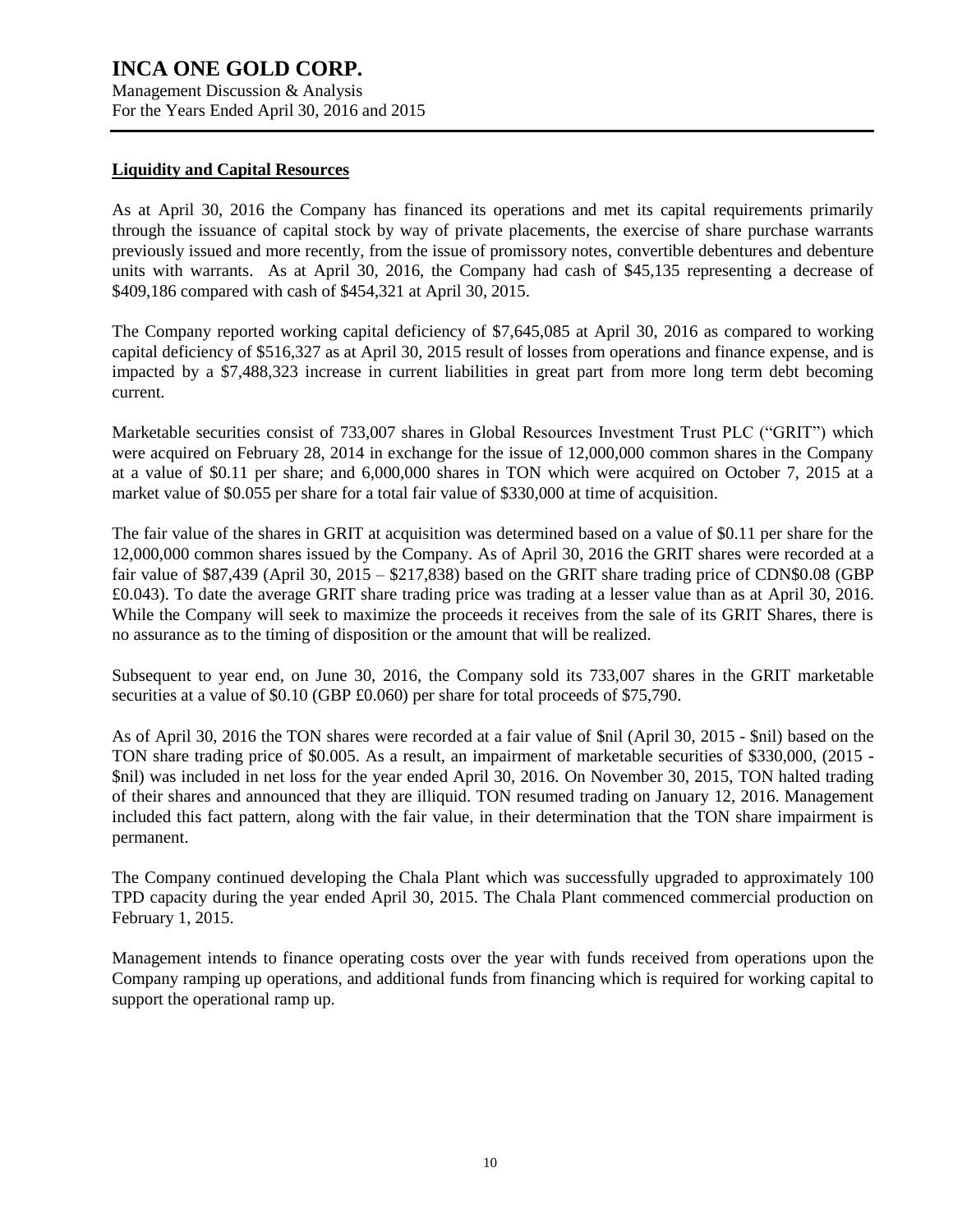Management Discussion & Analysis For the Years Ended April 30, 2016 and 2015

### **Capital Expenditures**

As at April 30, 2016, total property, plant and equipment net book value (including plant upgrade costs and capitalized pre-operating costs) was \$5,860,770 (April 30, 2015 - \$5,178,704) which includes \$1,712,199 (April 30, 2015 – \$1,712,199) of incidental revenue generated during the pre-operating period and \$264,531 (April 30, 2015 - \$264,531) of capitalized interest. During the year ended April 30, 2016, the Company reclassified \$339,088 of IGV in Peru previously included in pre-operating expenses as a result of the review of the IGV receivable from the Peruvian tax authorities.

### **Financings - Debt**

### Promissory Notes – Directors and Officers

During the year ended April 30, 2014, two directors and officers of the Company advanced to the Company a total of \$170,000 in cash in exchange for promissory notes. The notes were unsecured and payable on demand with an interest rate of 20% per annum calculated and paid quarterly in arrears. During the year ended April 30, 2014, \$50,000 of the principal was repaid with the remaining \$120,000 repaid during the year ended April 30, 2015.

During December 2014, directors and officers advanced to the Company a total of \$205,000. The advances were unsecured and non-interest bearing. During the year ended April 30, 2015 the \$205,000 was repaid in full.

During May 2015, a director and officer and an officer of the Company advanced to the Company a total of \$100,000 in cash in exchange for short term promissory notes. The notes are unsecured with an interest rate of 20% per annum payable on maturity in six months. During April 2016, the parties agreed to extend the maturity date while the Company evaluated some balance sheet restructuring. During the year ended April 30, 2016, \$40,000 of the principal was repaid. As at April 30, 2016, the principal balance was \$60,000 (April 30, 2015 - \$nil) and interest expense of \$13,629 (2015 - \$nil) has been recorded and remains in accounts payable and accrued liabilities as of April 30, 2016.

During June 2015 a company controlled by an individual who was subsequently appointed a director of the Company on July 8, 2015 advanced to the Company USD\$500,000 in cash in exchange for a short term promissory note of which USD\$100,000 was repaid during August 2015. The note is unsecured with an interest rate of 20% per annum payable on maturity in six months. During April 2016, the parties agreed to extend the maturity date while the Company evaluated some balance sheet restructuring. As at April 30, 2016, the principal balance was \$501,920 or US\$400,000 (April 30, 2015 - \$nil), and interest expense recorded during the year ended April 30, 2016 was of \$96,206 (2015 - \$nil), of which \$36,487 (2015 - \$nil) has been recorded and remains in accounts payable and accrued liabilities as of April 30, 2016. Subsequent to April 30, 2016, the majority of directors' and officers' advances was restructured and settled.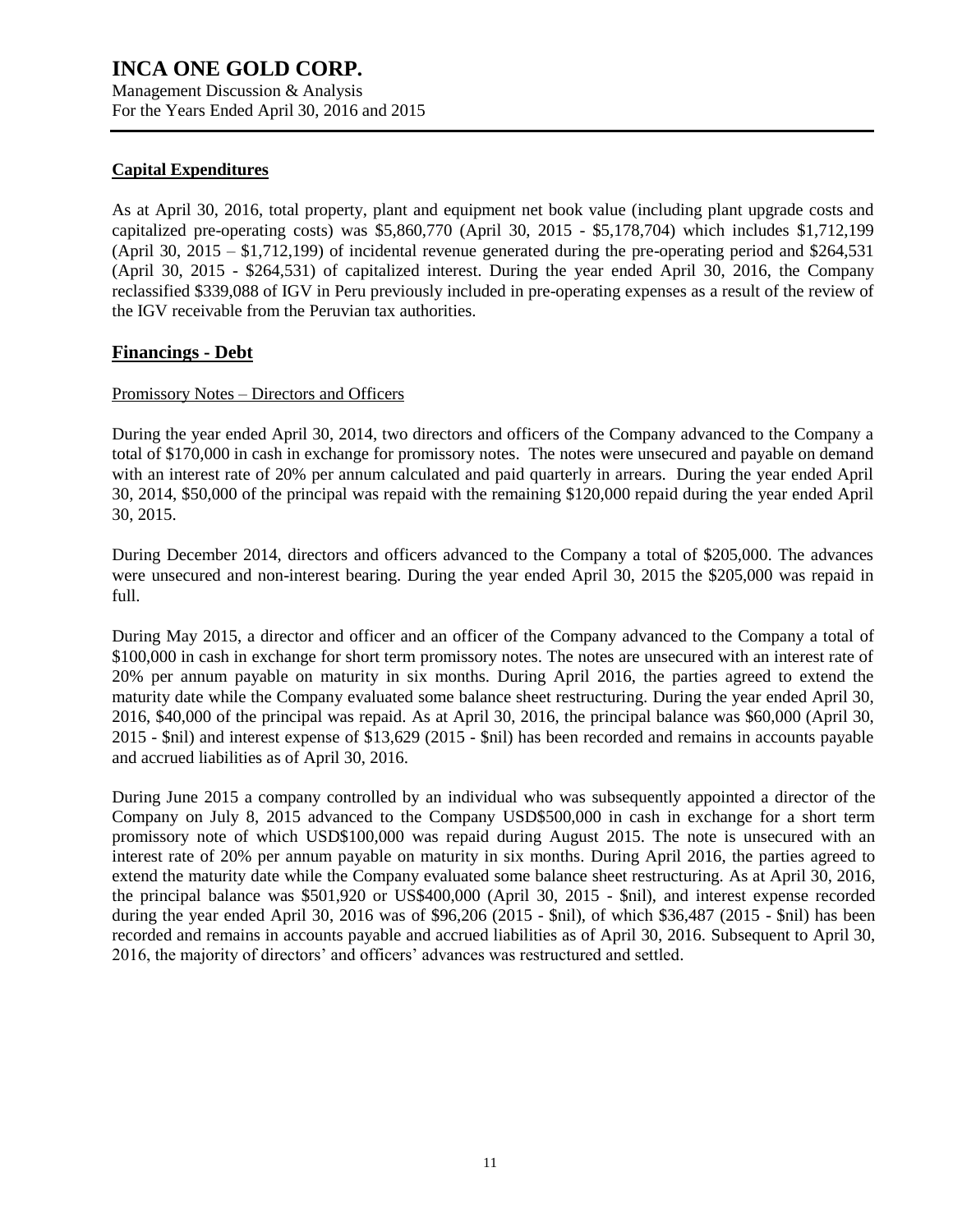Management Discussion & Analysis For the Years Ended April 30, 2016 and 2015

### Promissory Notes – Third party advances

On January 14, 2015, the Company received USD\$200,000 in cash in exchange for a promissory note with a third party. The note is unsecured, originally had a six month term, and carried an interest rate of 20% per annum calculated and payable on the maturity date. In July 2015 and in October 2015, the Parties agreed to cumulatively extend the maturity date for an additional six months while the Company evaluated some balance sheet restructuring. As at April 30, 2016, the principal balance was \$250,960 or USD\$200,000 (April 30, 2015 - \$241,280) and interest expense of \$53,182 (2015 - \$nil) was incurred during the year ended April 30, 2016, respectively, of which \$39,696 (2015 - \$nil) has been recorded and remains in accounts payable and accrued liabilities as of April 30, 2016. Subsequent to April 30, 2016, the third party advances were restructured and settled.

#### Promissory Notes – Redeemable notes

On October 22, 2013 and November 6, 2013, the Company closed a non-brokered private placement of secured, redeemable promissory notes for gross proceeds of \$420,000. Of this amount an aggregate of \$150,000 was issued to an officer and a company controlled by a director. The promissory notes mature after 24 months and bear interest at 20% per annum.

At the option of one of the subscribers, accrued interest of \$5,859 (2015 - \$50,222) has been added to the principal of the promissory notes instead of being paid in cash. Subscribers are entitled to redeem their investment principal plus accrued interest on or after six months by providing 30 days written notice in advance of three month promissory note rollover periods. The notes are secured by a security interest in all of the Company's present and after acquired property pursuant to an underlying Security Agreement but are subordinate to any security held by holders of the Convertible Debentures.

During the year ended April 30, 2015, \$100,000 of the promissory notes were redeemed by an officer of the Company and \$50,000 of the promissory notes were redeemed by a company controlled by a director of the Company. On May 31, 2015, \$120,000 of the notes was repaid. On December 31, 2015, \$125,000 was paid as partial payment of principal and interest for the remaining promissory note outstanding. During April 2016, the remaining subscriber agreed to extend repayment of the remaining balance owing of \$109,292 of which \$104,500 remain in promissory notes payable and \$5,859 in accounts payable and accrued interest.

A cash finder fee of \$2,500 and legal and regulatory costs of \$2,540 incurred in connection with the financing were charged against the promissory notes amount payable. As at April 30, 2016, the principal balance, including capitalized interest, was \$104,500 (April 30, 2015 - \$318,264) and interest expense recorded during the year ended April 30, 2016 was \$36,050 (2015 - \$75,781) of which \$5,859 (2015 - \$1,901) has been recorded and remains in accounts payable and accrued liabilities as of April 30, 2016. In addition, accretion of transaction costs of \$1,125 (2015 - \$2,241) has been recorded.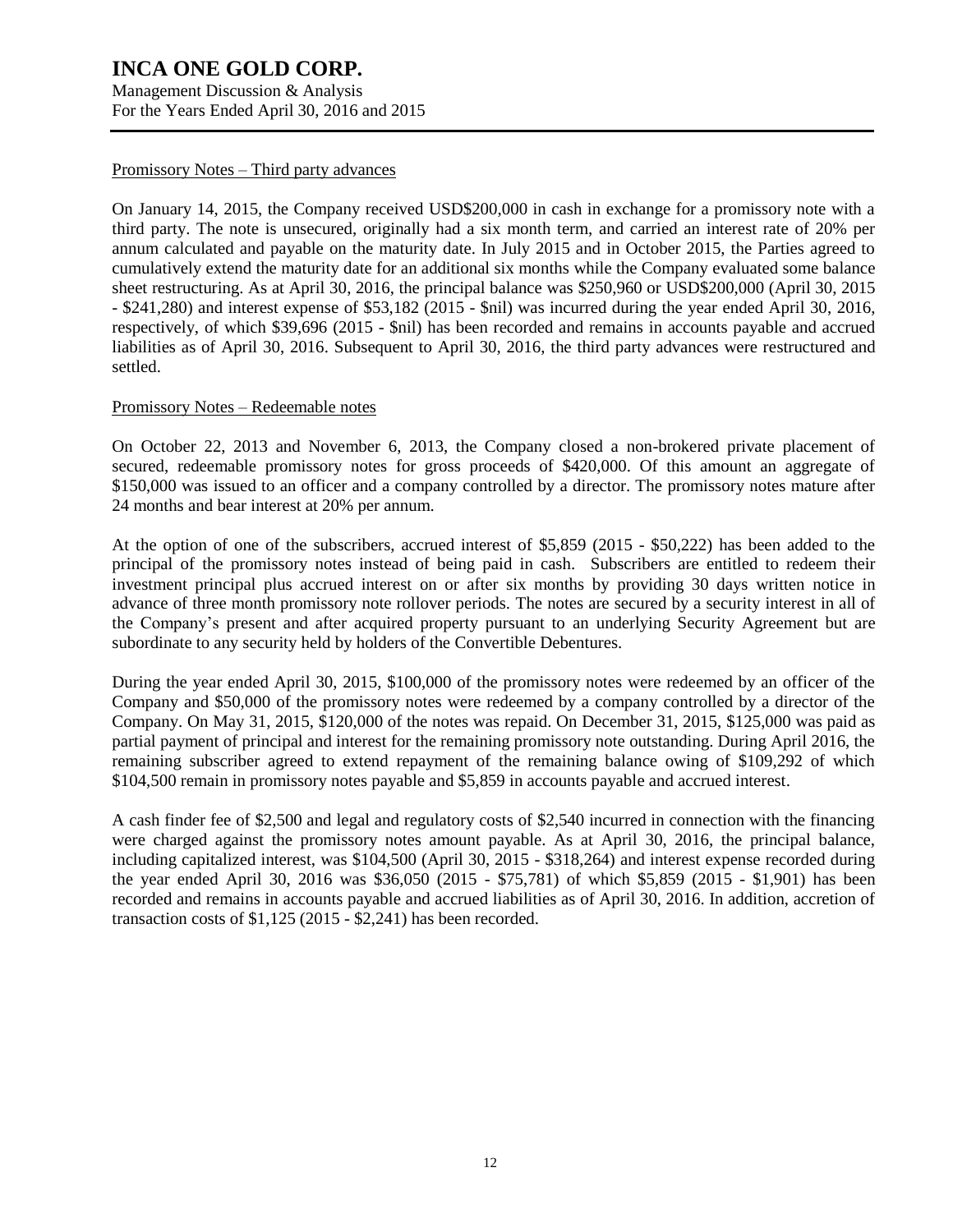Management Discussion & Analysis For the Years Ended April 30, 2016 and 2015

### Promissory Notes – TON Mineral Loan

On October 6, 2015, the Company entered into a binding letter of intent with TON (the "Binding LOI") to acquire all of the issued and outstanding shares of TON under a plan of arrangement, subject to due diligence and other conditions. As part of the Binding LOI, the Company entered into a loan with TON for US\$550,000 less US\$55,000 of prepaid interest for net proceeds of US\$495,000 (the "Mineral Loan"). The Mineral Loan bears an annual interest rate of 20% and is due April 6, 2016 or earlier subject to certain maturity conditions including 30 days after the termination of the Binding LOI, which was terminated on November 30, 2015. As at April 30, 2016, the principal balance of the Mineral Loan was \$690,140 of USD\$550,000 (April 30, 2015 - \$nil) and interest expense recorded during the year ended April 30, 2016 was \$83,102 (2015 - \$nil), of which \$73,931 was offset against the prepaid interest amount and \$9,172 (2015 - \$nil) has been recorded and remains in accounts payable and accrued liabilities as of April 30, 2016. Subsequent to April 30, 2016, the TON Mineral Loan was restructured and settled.

### Promissory Notes – TON Purchase Note

As part of the Binding LOI, on October 21, 2015, the Company also entered into a mineral purchase agreement with TON (the "Mineral Purchase Note") whereby TON would advance the Company up to US\$1,750,000 for the purpose of the acquisition of mineral at the Company's Chala One toll milling plant. The Mineral Purchase Note pays a profit sharing fee to TON at a fixed rate of 12% per annum on advances approximately four weeks after the advance. The Mineral Purchase Note is subject to various maturity clauses including two months after the termination of the Binding LOI, which was terminated on November 30, 2015.

As at April 30, 2016, \$1,167,323 or USD\$930,286 (April 30, 2015 - \$nil) had been advanced and interest expense recorded during the year ended April 30, 2016 was \$67,255 (2015 - \$nil) which has been recorded and remains in accounts payable and accrued liabilities as of April 30, 2016. Subsequent to April 30, 2016, the TON Mineral Purchase Note was restructured and settled.

### CAD denominated Convertible Debentures

On October 30, 2013, the Company completed a secured convertible debenture offering for gross proceeds of \$275,000. Of this amount \$75,000 was issued to two directors and officers or to individuals to whom they were related. The debentures mature on October 30, 2018 and are redeemable at the Company's option after October 30, 2016. At the date of issue \$198,664 was attributed to the liability component of the convertible debenture and \$76,336 to the equity component based on an effective interest rate of 20%.

The debenture is secured by a security interest in all of the Company's present and after acquired property pursuant to an underlying Security Agreement and hold preference to any security held by holders of the promissory notes.

Until October 30, 2014 each debenture holder had the option to convert up to 20% of the debenture principal and all of the interest payable into common shares by providing 30 days written notice in advance of three month debenture rollover periods. The conversion of debenture principal was based on a share price of \$0.70 and the conversion of any interest payable was based on the greater of \$0.70 per share or the closing share price on the date the Company received notice from the holder. On October 30, 2014, \$55,000 of the convertible debentures were converted to 78,571 common shares of the Company.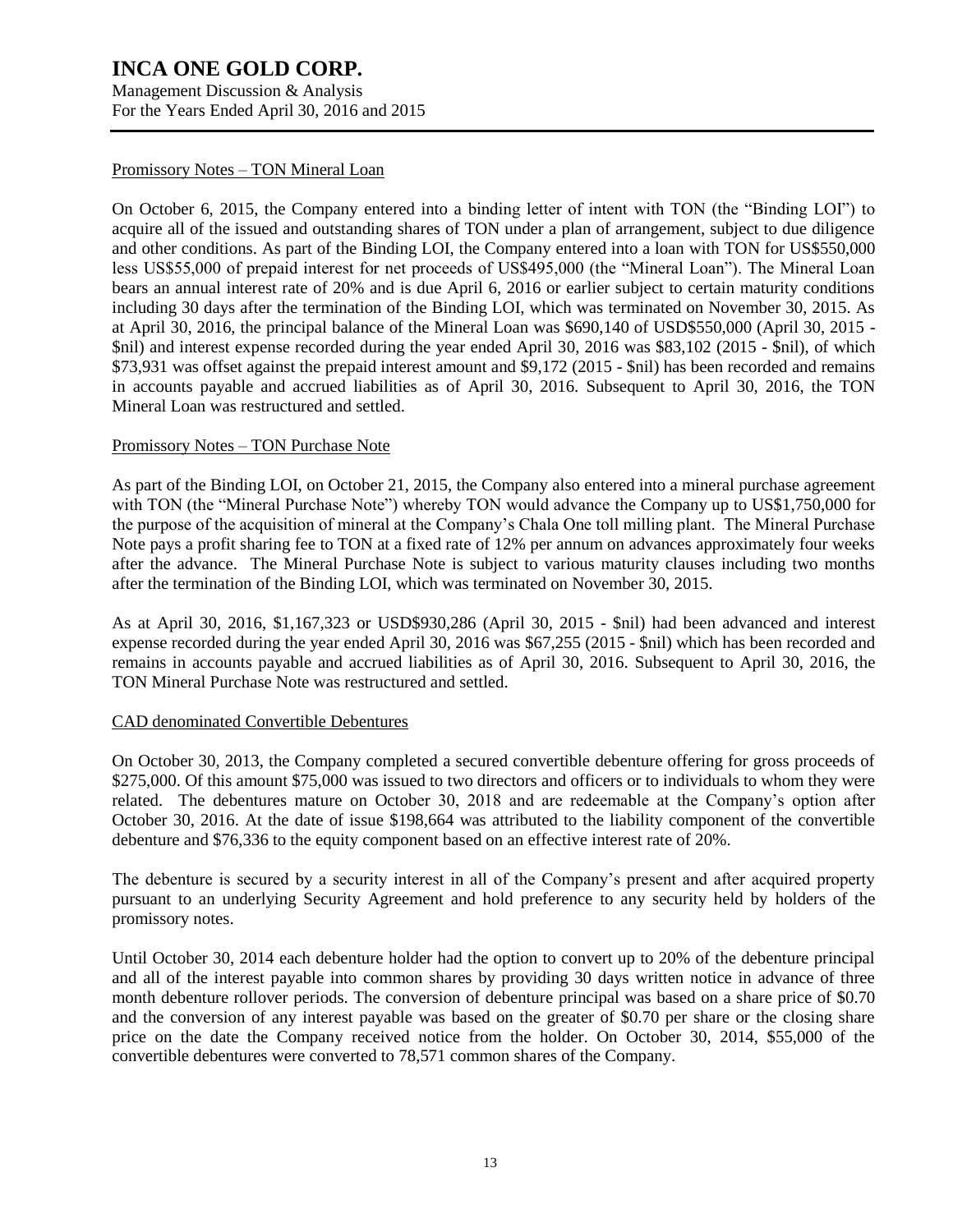Management Discussion & Analysis For the Years Ended April 30, 2016 and 2015

Interest on the debenture is payable at the rate of 10% per annum calculated and paid quarterly in arrears. Professional fees of \$11,705 have been incurred in connection with the debenture offering and have been recorded against the liability and equity components on a pro-rata basis. During the year ended April 30, 2016, the Company recorded accretion expense and amortization of issuance costs of \$13,005 (2015 - \$13,563), and interest expense of \$22,040 (2015 - \$24,758) of which \$5,410 (2015 - \$nil) has been recorded and remains in accounts payable and accrued liabilities as of April 30, 2016.

On May 23, 2014, the Company closed a second debenture financing for gross proceeds of \$325,000. The Company had received all of the proceeds in advance of the closing and accordingly they were reflected as current liabilities on the Consolidated Statements of Financial Position as at April 30, 2014. The debentures bear interest at a rate of 10% per annum, calculated and paid quarterly in arrears, 25% of which shall be convertible into shares during the first year of the debenture term. Also during the first year of the debenture term a maximum of 25% of the principal may, at the option of the holder, be converted into common shares of the Company at a price of \$0.875 per common share. The debentures mature on May 22, 2019 and are redeemable by the Company at any time after May 22, 2017. They are secured by a security interest in all of the Company's present and after acquired property pursuant to a security agreement. At the date of issue \$234,785 was attributed to the liability component of the convertible debenture and \$90,215 to the equity component based on an effective interest rate of 20%. On December 1, 2014, \$81,250 of the convertible debentures were converted to 92,857 common shares of the Company.

Professional fees of \$18,297 have been incurred in connection with the debenture offering and have been recorded against the liability and equity component on a pro-rata basis. During the year ended April 30, 2016, with respect to this second debenture offering the Company recorded accretion expense and amortization of issuance costs of \$14,345 (2015 - \$15,696), and interest expense of \$27,373 (2015 - \$31,175) of which \$4,063 (2015 - \$2,003) has been recorded and remains in accounts payable and accrued liabilities as of April 30, 2016.

Subsequent to April 30, 2016, the convertible debentures were restructured and settled.

### USD denominated Convertible Debentures

On March 20, 2015, the Company announced the terms of a convertible loan with a group of lenders for gross proceeds of USD\$1,500,000 (the "USD Convertible Loan"). The USD Convertible Loan bears interest at a rate of 15% per annum and was available to be drawn down in three tranches of USD\$600,000, USD\$500,000, and USD\$400,000, respectively, with the third tranche at the option of the Company. Each tranche of the USD Convertible Loan has a twelve month term and is subject to a twelve month renewal option, subject to certain conditions. The USD Convertible Loan is secured by a pledge of the inventory and related assets of the Company's subsidiary, Chala One.

The Company paid an arrangement fee of 5% of the proceeds of the USD Convertible Loan to a third party for its role in arranging the USD Convertible Loan. In certain circumstances, up to 40% of the outstanding indebtedness under the USD Convertible Loan will be convertible into common shares the Company at the option of the Lenders at a conversion price of CAD\$1.75. The conversion amount will be based on a fixed foreign exchange rate which will result in maximum of 426,828 common shares issuable upon conversion.

On April 27, 2015, the Company closed the first tranche for gross proceeds of USD\$600,000. At the date of issue \$704,902 was attributed to the liability component of the convertible debenture and \$23,858 to the equity component based on an effective interest rate of 20%.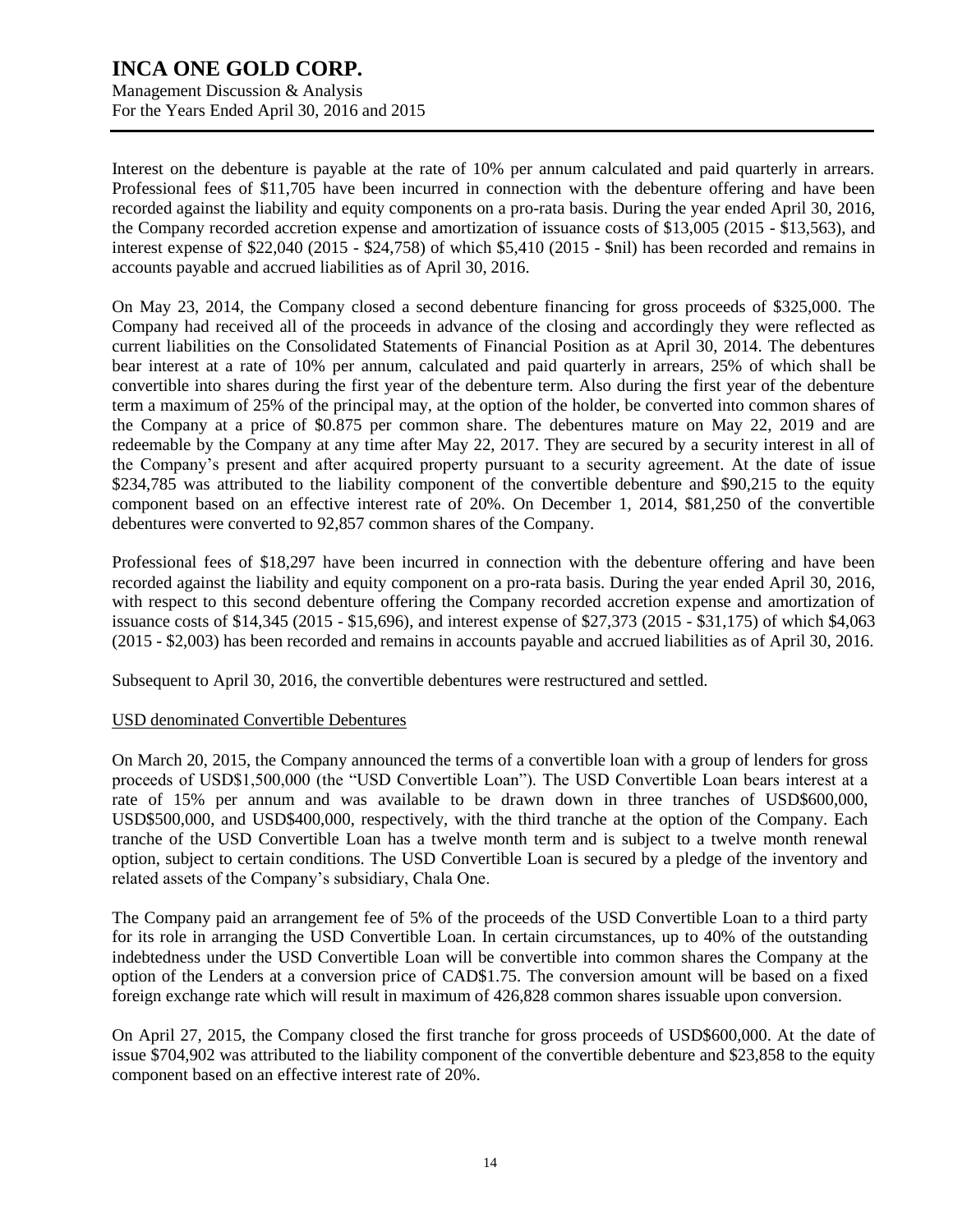## **INCA ONE GOLD CORP.** Management Discussion & Analysis

For the Years Ended April 30, 2016 and 2015

Professional and arrangement fees of \$104,654 have been incurred in connection with the USD Convertible Loan offering and have been recorded against the liability and equity component on a pro-rata basis.

During the year ended April 30, 2016, the Company recorded accretion expense and amortization of issuance costs of \$116,159 (2015 - \$8,927), and interest expense of \$134,308 (2015 - \$nil) of which \$22,401 has been recorded and remains in accounts payable and accrued liabilities as of April 30, 2016.

On May 19, 2015, the Company closed the second tranche for gross proceeds of USD\$500,000. At the date of issue \$591,631 was attributed to the liability component of the convertible debenture and \$19,969 to the equity component based on an effective interest rate of 20%.

Professional and arrangement fees of \$37,267 have been incurred in connection with the second tranche of the USD Convertible Loan offering and have been recorded against the liability and equity component on a prorata basis.

During the year ended April 30, 2016, the Company recorded accretion expense and amortization of issuance costs of \$14,399 (2015 - \$nil), and interest expense of \$104,392 (2015 - \$nil) of which \$18,668 (2015 - \$nil) has been recorded and remains in accounts payable and accrued liabilities as of April 30, 2016.

On June 1, 2015, the Company closed the third tranche for gross proceeds of USD\$400,000. At the date of issue \$481,237 was attributed to the liability component of the convertible debenture and \$16,243 to the equity component based on an effective interest rate of 20%.

Professional and arrangement fees of \$40,968 have been incurred in connection with the third tranche of the USD Convertible Loan offering and have been recorded against the liability and equity component on a prorata basis.

During the year ended April 30, 2016, the Company recorded accretion expense and amortization of issuance costs of \$11,714 (2015 - \$nil), and interest expense of \$74,446 (2015 - \$nil), of which \$14,934 (2015 - \$nil) has been recorded and remains in accounts payable and accrued liabilities as of April 30, 2016.

Subsequent to April 30, 2016, USD\$500,000 of the USD Convertible Loan was repaid, and USD\$1,000,000 was restructured and settled.

### Bond Payable

On May 20, 2014, the Company announced a bond financing for gross proceeds of \$5,500,000. The bond financing was closed over three tranches, and each tranche bears interest at 10% per annum calculated and payable quarterly in arrears commencing no later than 6 months after the closing date, and each tranche has a maturity date three years from the respective close date.

The bond is secured by a security interest in all of the Chala One present and after acquired property pursuant to an underlying Security Agreement. In addition, Inca One Gold Corp. is a guarantor of the debt. During the year ended April 30, 2015, the Company amended the security terms, whereby the bond financing lenders released their priority security over the Chala One's inventory assets for a temporary 1% increase in the annual interest rate from 10% to 11%. The 1% interest rate increase will be in effect until the USD Convertible Loan has been repaid in full.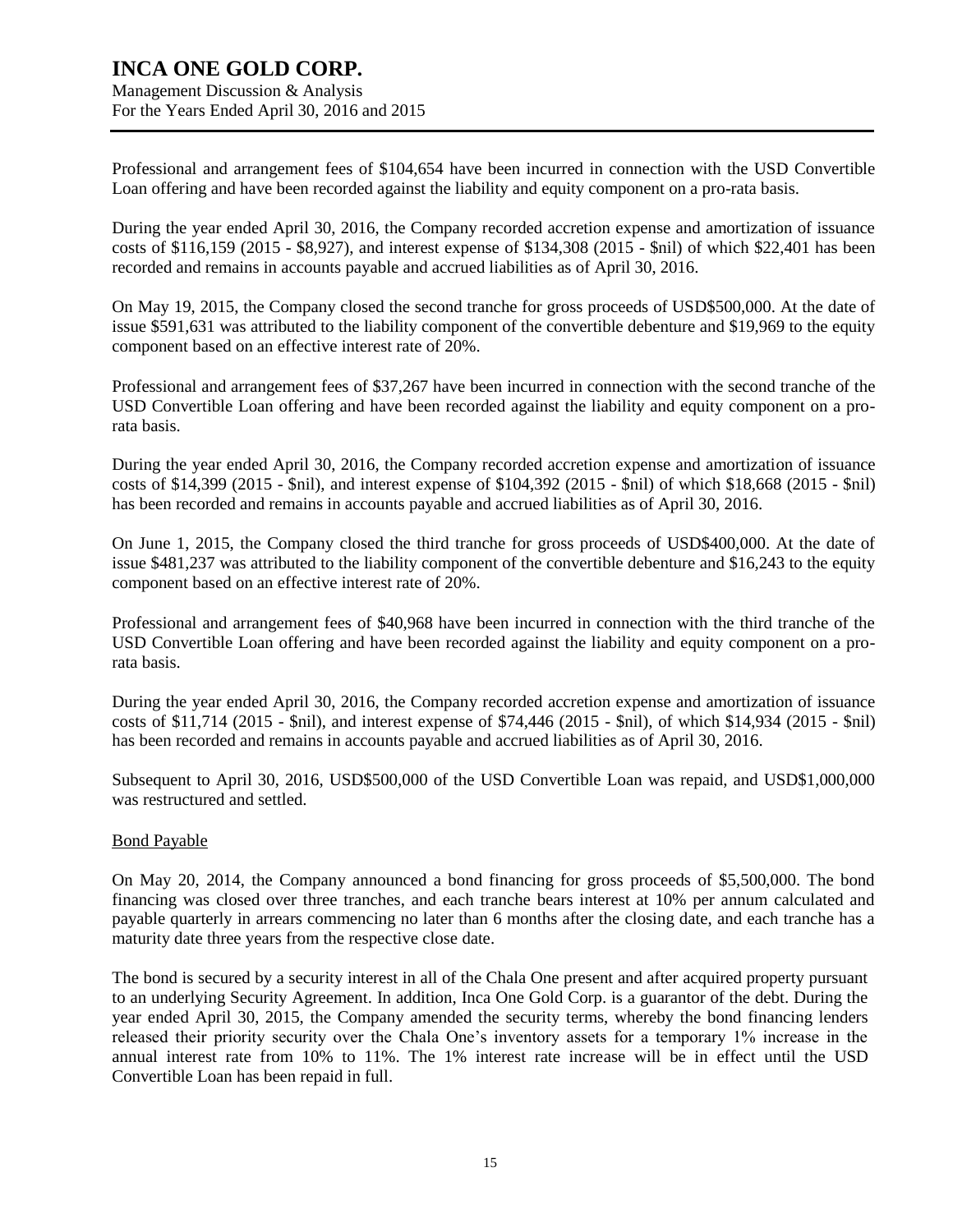Management Discussion & Analysis For the Years Ended April 30, 2016 and 2015

Pursuant to the terms of the bond financing agreement the Company has granted to the lender the right of first refusal for future debt and equity financings of up to \$1,500,000 subject to certain restrictions as outlined in those agreements.

Also in connection with the financing the Company and the purchaser entered into a financing fee agreement whereby the Company has a commitment to pay a financing fee equal to 3.5% of the net revenues from the Chala plant as defined by the agreement.

All or a portion of the financing fee can be repurchased by the Company on either December 31, 2024 or December 31, 2029 in exchange for the cash payment of USD\$1,500,000 or a corresponding pro-rata portion thereof and otherwise the fee will continue to be payable until December 31, 2034.

In connection with the financing, during the year ended April 30, 2016, the Company recorded accretion expense and amortization of issuance costs of \$270,469 (2015 - \$127,193).

### *First tranche*

On June 3, 2014, the Company closed the first tranche of this financing for gross proceeds of \$2,700,000. The first tranche bond bears interest at 10% per annum, calculated and payable quarterly in arrears commencing no later than November 12, 2014. The bond principal of \$2,700,000 is repayable in increments of \$170,454 on each of June 3, 2016, September 3, 2016, December 3, 2016 and March 3, 2017, with the remainder due June 3, 2017.

In addition a finder's fee of \$216,000, and professional fees of \$12,476 were paid in cash and 1,440,000 finder's warrants were issued in connection with the first tranche bond. The warrants are exercisable at \$0.15 for 3 years, and \$153,304 arising from the issue of these compensation warrants was charged against the bond amount payable and credited to warrant reserve.

During the year ended April 30, 2016, with respect to this first tranche of the bond financing the Company recorded interest expense of \$260,908 (2015 - \$255,836) of which \$91,396 (2015 - \$58,289) has been recorded and remains in accounts payable and accrued liabilities as of April 30, 2016.

### *Second tranche*

On August 29, 2014, the Company closed the second tranche of this financing for gross proceeds of \$1,400,000. The second tranche bond bears interest at 10% per annum, calculated and payable quarterly in arrears commencing no later than February 19, 2015. The bond principal of \$1,400,000 is repayable in increments of \$102,273 on each of August 29, 2016, November 29, 2016, February 28, 2017 and May 29, 2017, with the remainder due August 29, 2017.

In addition professional fees of \$3,779, finder's fees of \$112,000 were paid in cash and 746,667 finder's warrants were issued in connection with the second tranche bond. The warrants are exercisable at \$0.15 for 3 years, and \$60,586 arising from the issue of these compensation warrants was charged against the bond amount payable and credited to warrant reserve.

During the year ended April 30, 2016, with respect to this second tranche of the bond financing the Company recorded interest expense of \$135,286 (2015 - \$98,959) of which \$47,391 (2015 - \$28,000) has been recorded and remains in accounts payable and accrued liabilities as of April 30, 2016.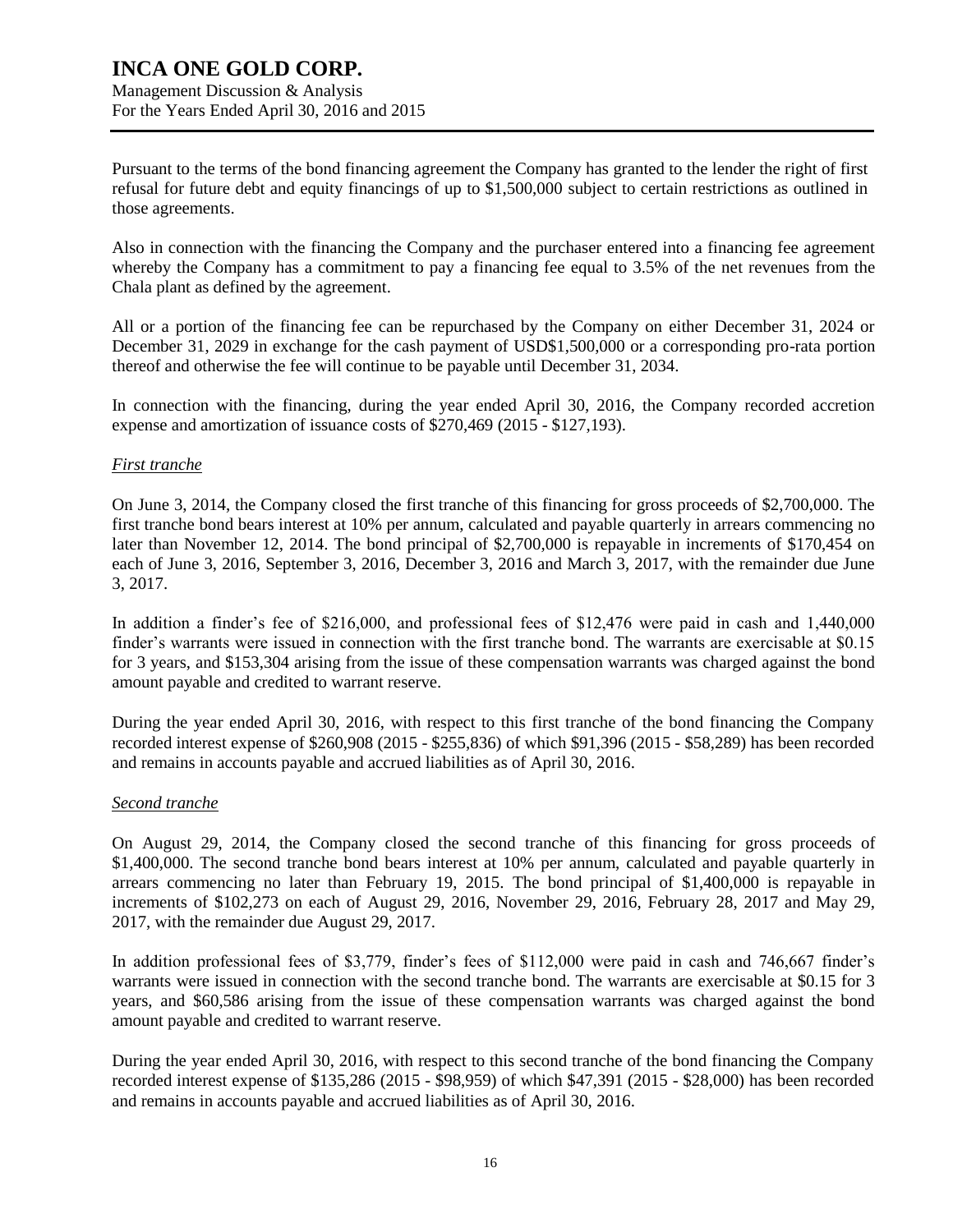Management Discussion & Analysis For the Years Ended April 30, 2016 and 2015

### *Third tranche*

On November 20, 2014, the Company received the third and final tranche for gross proceeds of \$1,400,000. The third tranche bond bears interest at 10% per annum, calculated and payable quarterly in arrears commencing no later than April 25, 2015. The bond principal of \$1,400,000 is repayable in increments of \$102,273 on each of November 20, 2016, February 20, 2017, May 20, 2017 and August 20, 2017, with the remainder due November 20, 2017.

In addition professional fees of \$1,439, finder's fees of \$112,000 were paid in cash and 746,667 finder's warrants were issued in connection with the third tranche bond. The warrants are exercisable at \$0.15 for 3 years, and \$71,398 arising from the issue of these compensation warrants was charged against the bond amount payable and credited to warrant reserve.

During the year ended April 30, 2016, with respect to this third tranche of the bond financing the Company recorded interest expense of \$135,286 (2015 - \$70,890) of which \$47,391 (2015 - \$2,110) has been recorded and remains in accounts payable and accrued liabilities as of April 30, 2016.

Subsequent to April 30, 2016, the Bond Financing was restructured and settled.

### USD First Debenture Units

On March 18, 2015, the Company closed a non-brokered private placement of debenture units with warrants (the "Debenture Unit Financing") for gross proceeds of USD\$1,600,000 including a USD\$100,000 oversubscription. Pursuant to the closing of the Debenture Unit Financing, the Company issued 64 units (the "Units"), with each Unit comprising one non-convertible debenture in the principal amount of USD\$25,000, and 25,000 non-transferable warrants. Each warrant is exercisable into one common share of the Company at a price of \$1.75 until March 18, 2016. The holders of the debenture are entitled to receive interest at the rate of 14% per annum, calculated and paid quarterly in arrears. The debenture matures on March 18, 2016. A finder's fee of 8% of the gross proceeds of the Debenture Unit Financing was payable in cash by the Company to the finders, as applicable. The Company also issued to the finders that number of finder's warrants equal to 8% of the proceeds of the Debenture Unit Financing, divided by the exercise price of \$1.75, as applicable. Each finder warrant is exercisable into one common share of the Company at a price of \$1.75 until March 18, 2016.

In addition professional and finder's fees of \$182,029 were paid in cash, 91,943 finder's warrants were issued, and 228,571 subscriber warrants were issued. The warrants are exercisable at \$1.75 per share for 18 months and 12 months respectively.

At the date of issue \$1,932,517 was attributed to the debenture and \$84,081 to the warrants based on an effective interest rate of 20%. The fair value of the finder's warrants was \$45,353.

During the year ended April 30, 2016, the Company recorded accretion expense and amortization of issuance costs of \$279,869 (2015 - \$31,595), and interest expense of \$300,319 (2015 - \$nil) of which \$102,935 (2015 - \$nil) has been recorded and remains in accounts payable and accrued liabilities as of April 30, 2016.

Subsequent to April 30, 2016, the USD Debenture Units were restructured and settled.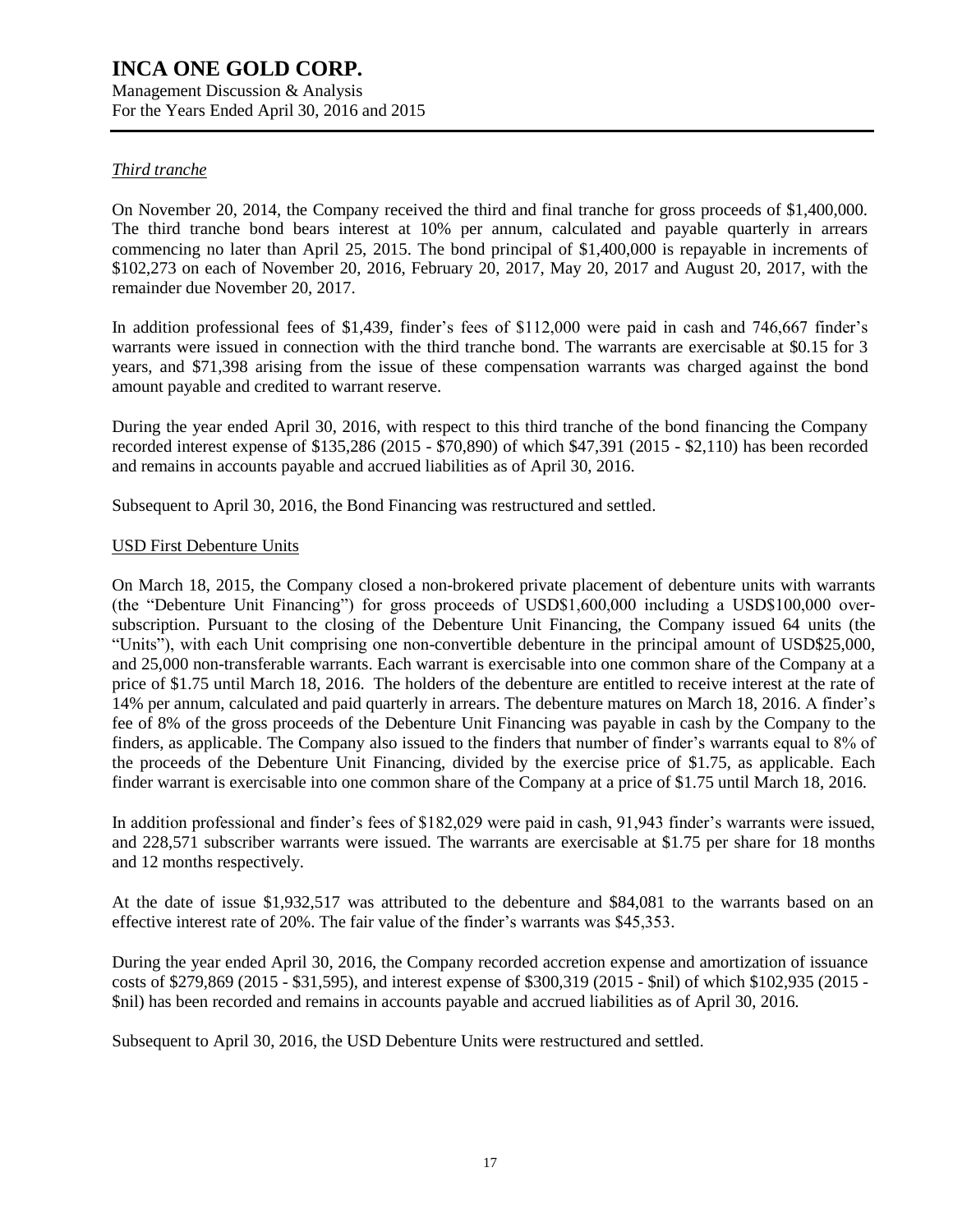#### USD Second Debenture Units

On July 10, 2015, the Company closed a non-brokered debenture financing (the "Second Debenture Unit Financing") for gross proceeds of USD\$500,000. The Second Debenture Unit Financing consists of 20 units (the "Second Units") with each Second Unit comprising one non-convertible debenture in the principal amount of USD\$25,000, and 3,571 non-transferable warrants. Each warrant is exercisable into one common share of the Company at a price of CAD\$1.75 until July 9, 2016.

The holders of the debentures are entitled to receive interest at the rate of 14% per annum, calculated and paid quarterly in arrears. The term of the debentures is 12 months with a 12 month extension at the option of the Company and the debentures are secured by a security interest in certain of the Company's present and after acquired property to be registered in British Columbia.

In addition professional and finder's fees of \$35,818 were paid in cash and 71,429 subscriber warrants were issued with an exercise price of \$1.75 per share, expiring on July 9, 2016. At the date of issue \$599,432 was attributed to the debenture and \$26,008 to the warrants based on an effective interest rate of 20%.

During the year ended April 30, 2016, the Company recorded accretion expense and amortization of issuance costs of \$20,646 (2015 - \$nil) and interest expense of \$67,727 (2015 - \$nil), of which \$26,159 (2015 - \$nil) has been recorded and remains in accounts payable and accrued liabilities as of April 30, 2016.

Subsequent to April 30, 2016, the USD Debenture Units were restructured and settled.

#### **Financings - Equity**

Subsequent to year end, the Company consolidated its capital on a one-for-seven basis. At April 30, 2016, there were 11,561,496, post consolidation, issued and fully paid common shares (April 30, 2015 - 9,911,559 post consolidation).

#### Share Issuances – Options and Warrants Exercised

During the year ended April 30, 2016, 14,286 common shares were issued for proceeds of \$20,000 on the exercise of 100,000 warrants at \$1.40 per share.

During the year ended April 30, 2016, 30,000 common shares were issued for proceeds of \$68,761 on the exercise of 3,061 stock options at \$1.08 per share and 8,571 stock options at \$1.75 per share. A reclassification of \$31,261 from stock option reserve to share capital was recorded on the exercise of these options.

#### Share Issuances – Private Placement

On August 25, 2015, the Company closed a private placement of 572,818 common shares at \$1.05 per share for gross proceeds of \$601,459. No finder's fees were incurred. Share issuance costs amounted to \$20,088.

On December 22, 2015, the Company closed a private placement of 657,019 common shares at \$0.77 per share for gross proceeds of \$505,905. Share issuance cost with respect to the private placement included legal fees of \$1,588, regulatory expenses of \$600 and finder's fees of \$12,568. Each share had an equivalent amount of warrants valued at \$313,301.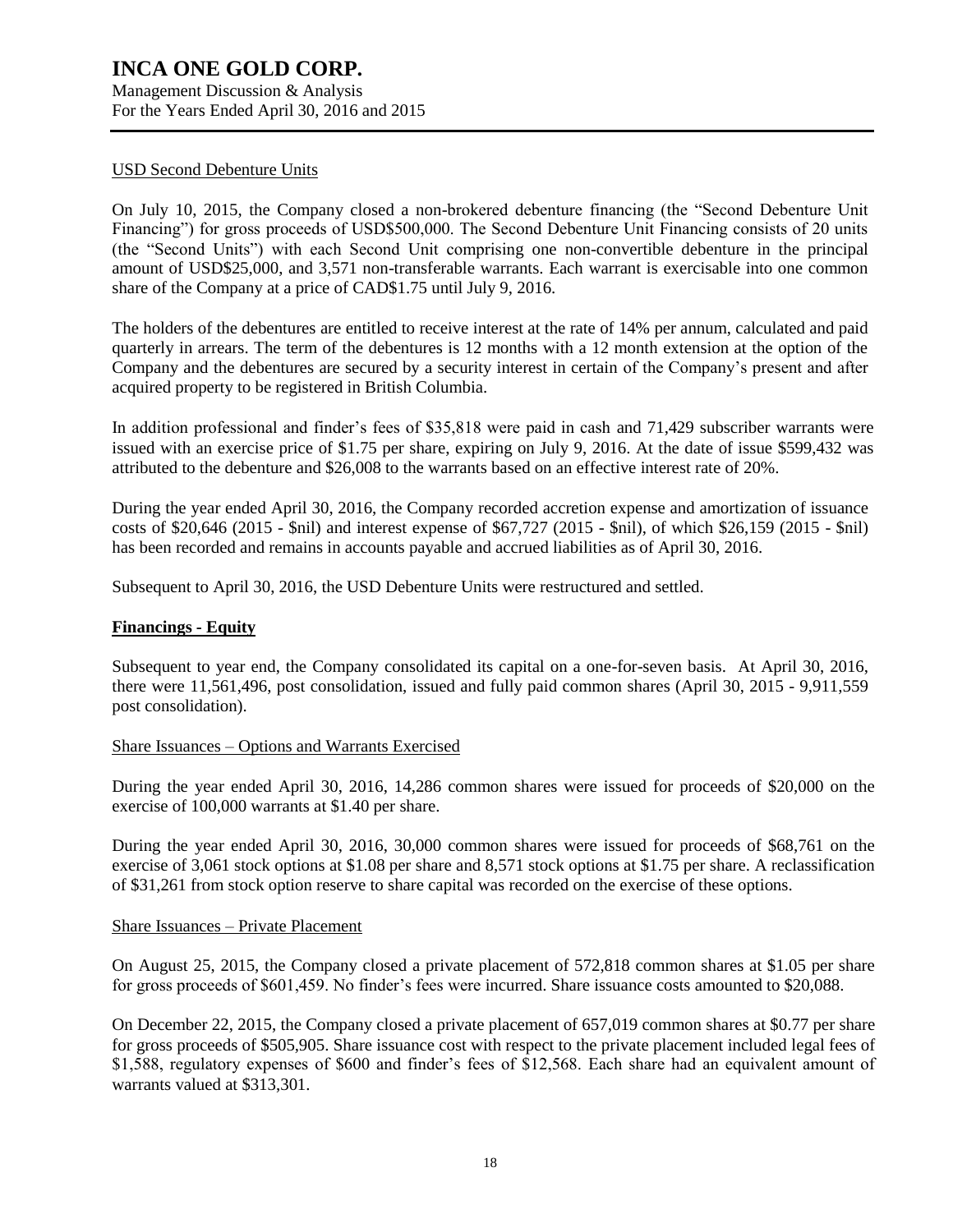Management Discussion & Analysis For the Years Ended April 30, 2016 and 2015

#### Share Issuances – Shares for Services

On October 16, 2015, the Company issued 22,612 common shares valued at \$24,930 to key Peruvian employees for services pursuant to their employment agreements of US\$80,000 and US\$24,000 respectively.

On November 30, 2015, the Company issued 32,613 common shares valued at \$34,244 to two key Peruvian employees for services pursuant to their employment agreements.

On March 29, 2016, the Company issued 15,467 common shares valued at \$16,240 to two key Peruvian employees for services pursuant to their employment agreements.

On March 29, 2016, the Company issued 305,122 common share valued at \$192,227 to two lenders as a settlement for outstanding interest owed as of February 29, 2016.

#### **Summary of Outstanding Share Data**

As at the date of this MD&A, the Company had 11,640,358 common shares issued and the following options and warrants outstanding:

### **Stock Options:**

|                |                       |                    | <b>Vesting</b>    |
|----------------|-----------------------|--------------------|-------------------|
| <b>Options</b> | <b>Exercise Price</b> | <b>Expiry Date</b> | <b>Provisions</b> |
| #              | \$                    |                    | #                 |
| 21,429         | 1.75                  | February 9, 2017   | Vested            |
| 35,714         | 1.05                  | October 5, 2017    | Vested            |
| 56,571         | 1.05                  | October 30, 2017   | Vested            |
| 397,143        | 1.75                  | May 5, 2018        | Vested            |
| 39,286         | 1.05                  | May 30, 2018       | Vested            |
| 28,571         | 1.05                  | October 31, 2018   | Vested            |
| 135,714        | 1.05                  | June 4, 2019       | Vested            |
| 64,286         | 1.05                  | August 29, 2019    | Vested            |
| 14,286         | 1.75                  | April 15, 2020     | Vested            |
| 10,714         | 1.54                  | September 23, 2020 | Vested            |
| 82,143         | 3.01                  | July 11, 2021      | Vested            |
| 885,857        |                       |                    |                   |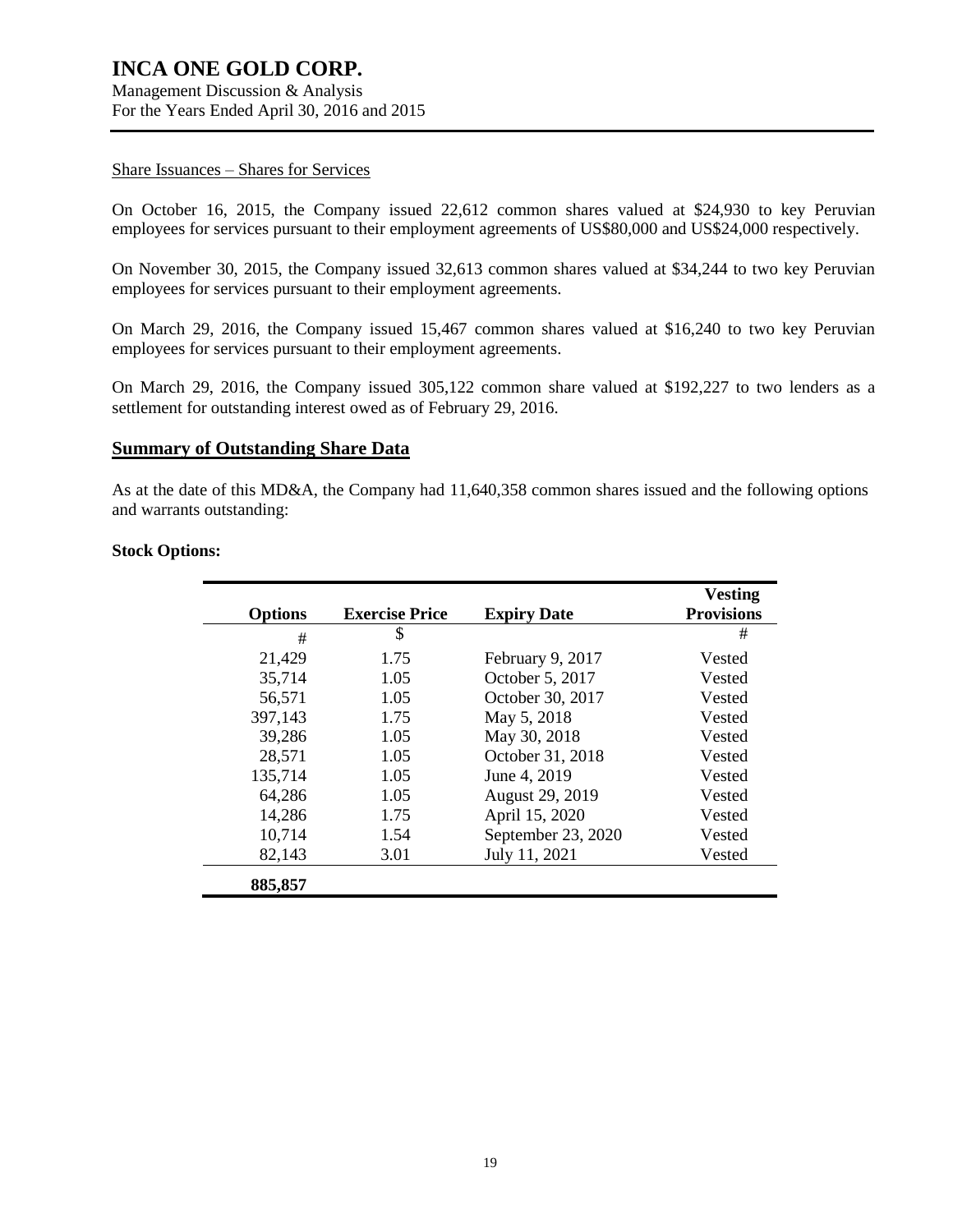Management Discussion & Analysis For the Years Ended April 30, 2016 and 2015

### **Warrants:**

| Number of<br><b>Warrants</b> | <b>Exercise</b><br><b>Price</b> | <b>Expiry Date</b> |
|------------------------------|---------------------------------|--------------------|
| #                            | \$                              |                    |
| 57,143                       | 1.75                            | July 3, 2016       |
| 14,286                       | 1.75                            | July 5, 2016       |
| 91,943                       | 1.75                            | September 18, 2016 |
| 205,714                      | 1.05                            | May 20, 2017       |
| 106,667                      | 1.05                            | August 29, 2017    |
| 106,667                      | 1.05                            | November 20, 2017  |
| 657,019                      | 1.26                            | December 22, 2020  |
| 1,239,438                    |                                 |                    |

### **Transactions with Related Parties**

#### **(a) Related Party Transactions**

The Company's related parties consist of the Company's directors, officers, former officer and companies associated with these individuals including the following:

- EKelly Investments Ltd., a company owned by Edward Kelly, the Company's President (also a director).
- Invictus Accounting Group LLP, a company controlled by Oliver Foeste, the Company's CFO (also a director).
- Rapid Time Networks Inc., a company owned by both George Moen, the Company's ex-Chief Operating Officer and Mark Wright, the Company`s VP Operations & New Projects.
- Sisyphus Ventures Limited, a company owned by Mark Wright, the Company's VP Operations & New Projects.
- Malaspina Consultants Inc., a company owned by Robert McMorran, an ex-director, and in which Sharon Muzzin, the Company's previous CFO (until August 31, 2014) is an associate.
- McCullough O'Connor Irwin LLP, a company in which James Harris, the Company's Corporate Secretary, was counsel through December 2014.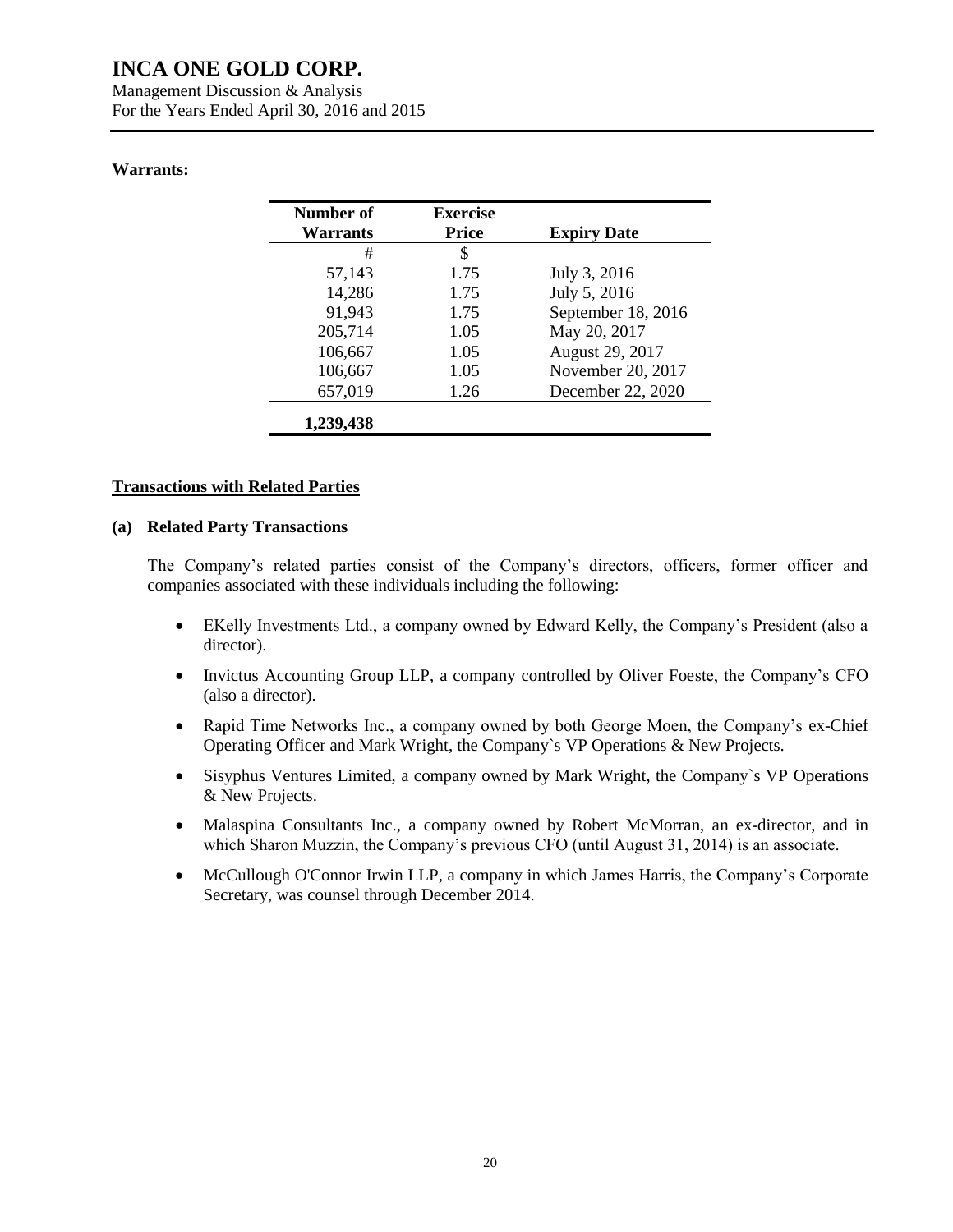Management Discussion & Analysis For the Years Ended April 30, 2016 and 2015

|                                      | 2016      | 2015    |
|--------------------------------------|-----------|---------|
|                                      | S         |         |
| Accounting fees in professional fees | 15,518    | 78,056  |
| Consulting and management fees       | 628,298   | 561,248 |
| Director fees                        |           | 36,000  |
| Finance costs                        | 308,072   | 37,488  |
| Share-based payments                 | 361,633   | 209,962 |
| Legal fees                           |           | 71,125  |
|                                      | 1,313,521 | 993,879 |

The following expenditures were charged by related parties for the year ended April 30, 2016 and 2015:

Accounting fees are paid to a company controlled by a director. Consulting and management fees are paid to companies controlled by the President, COO, CFO, or VP Operations & New Projects. Finance costs on interest bearing debt instruments were paid or accrued to companies controlled by the President, COO, or VP Operations & New Projects, or to a company controlled by a director.

During the year ended April 30, 2016 there was a \$40,000 repayment of advances to the COO of the Company and USD\$100,000 to a company controlled by a director of the company.

#### C**ompensation of Key Management Personnel**

The Company's key management personnel has authority and responsibility for planning, directing and controlling the activities of the Company and includes the Directors, President, CFO, COO and VP Operations & New Projects. Compensation in respect of services provided by key management consists of consulting and management fees paid to companies controlled by the President, CFO, COO and VP Operations & New Projects, accounting fees paid to companies controlled by a director or company controlled by the CFO, and by the issue of options.

|                                | 2016      | 2015    |
|--------------------------------|-----------|---------|
|                                |           |         |
| Management, accounting and CFO |           |         |
| fees included above            | 643,816   | 675,304 |
| Share-based payments           | 361,633   | 209,962 |
|                                | 1,005,449 | 885,266 |

There was no other compensation paid or payable to key management for employee services.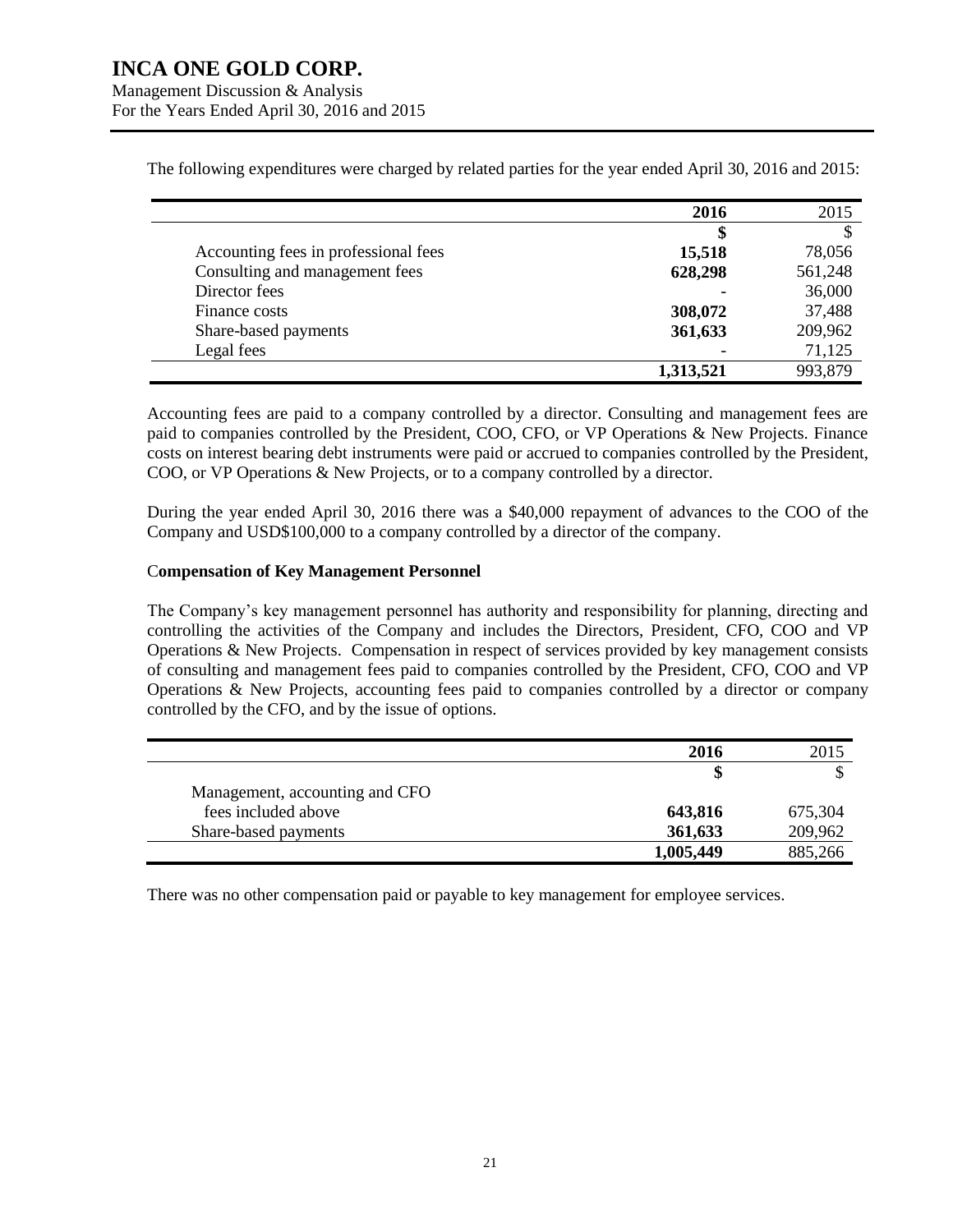Management Discussion & Analysis For the Years Ended April 30, 2016 and 2015

#### **(b) Related Party Balances**

All related party balances payable, including for business expenses reimbursements, interim advances to the Company, annual bonuses as approved by the board of directors, and for services rendered as at April 30, 2016 are non-interest bearing and payable on demand, with the exception of short term financing through unsecured promissory notes, convertible debenture financing, and are comprised of \$163,901 (April 30, 2015 - \$30,958) payable to the President and a company controlled by the President, \$111,104 (April 30, 2015 - \$7,826) payable to the CFO or a company controlled by the CFO, \$148,470 (April 30, 2015 - \$71,424) payable to the COO and a company controlled by the COO, \$56,445 (April 30, 2015 - \$9,128) payable to the VP Operations & New Projects or a company controlled by the VP Operations & New Projects and \$1,929,635 (April 30, 2015 - \$504,278) payable to companies controlled by directors.

### **Commitments**

In addition to the commitments in connection with the Company's financings (please refer to notes 11, 12, 13 and 14 in consolidated annual financial statements), the Company has a three-year rent agreement for its corporate office in Lima, Peru, with a monthly payment of USD\$4,210 and termination date on July 31, 2018 and a three-year rent agreement with a monthly payment of \$3,750 for its corporate office in Vancouver, Canada and termination date on January 1, 2019.

During the year ended April 30, 2016, the Company entered into a purchase and sale contract to sell approximately 221 ounces of gold dore to a third party, which would be settled at a future date in either cash or through the delivery of gold. At April 30, 2016, the fair value of amounts owing under this contract was \$359,178 and is included in deferred revenue.

A summary of undiscounted liabilities and future operating commitments at April 30, 2016 are as follows:

| <b>April 30, 2015</b>                             |              | Within One | Two to Five |
|---------------------------------------------------|--------------|------------|-------------|
|                                                   | <b>Total</b> | Year       | Years       |
| <b>Maturity analysis of financial liabilities</b> | \$           | \$         | \$.         |
| Accounts payable and accrued liabilities          | 2,437,740    | 2,437,740  |             |
| Bond payable                                      | 5,154,683    | 1,193,182  | 3,961,501   |
| Promissory notes payable and mineral notes        | 2,834,418    | 2,834,418  | 59,575      |
| Convertible debentures                            | 2,170,833    | 2,170,833  |             |
| Debenture units                                   | 2,593,915    | 2,593,915  |             |
|                                                   | 15,191,589   | 11,230,088 | 4,021,076   |
| <b>Commitments</b>                                |              |            |             |
| Office lease rental                               | 277,633      | 108,392    | 169,241     |
| Gold sale contract deferred revenue               | 359,178      | 359,178    |             |
| Asset retirement and reclamation obligations      | 308,840      |            | 308,840     |
|                                                   | 945,651      | 467,570    | 478,081     |
|                                                   | 16, 137, 240 | 11,697,658 | 4,499,157   |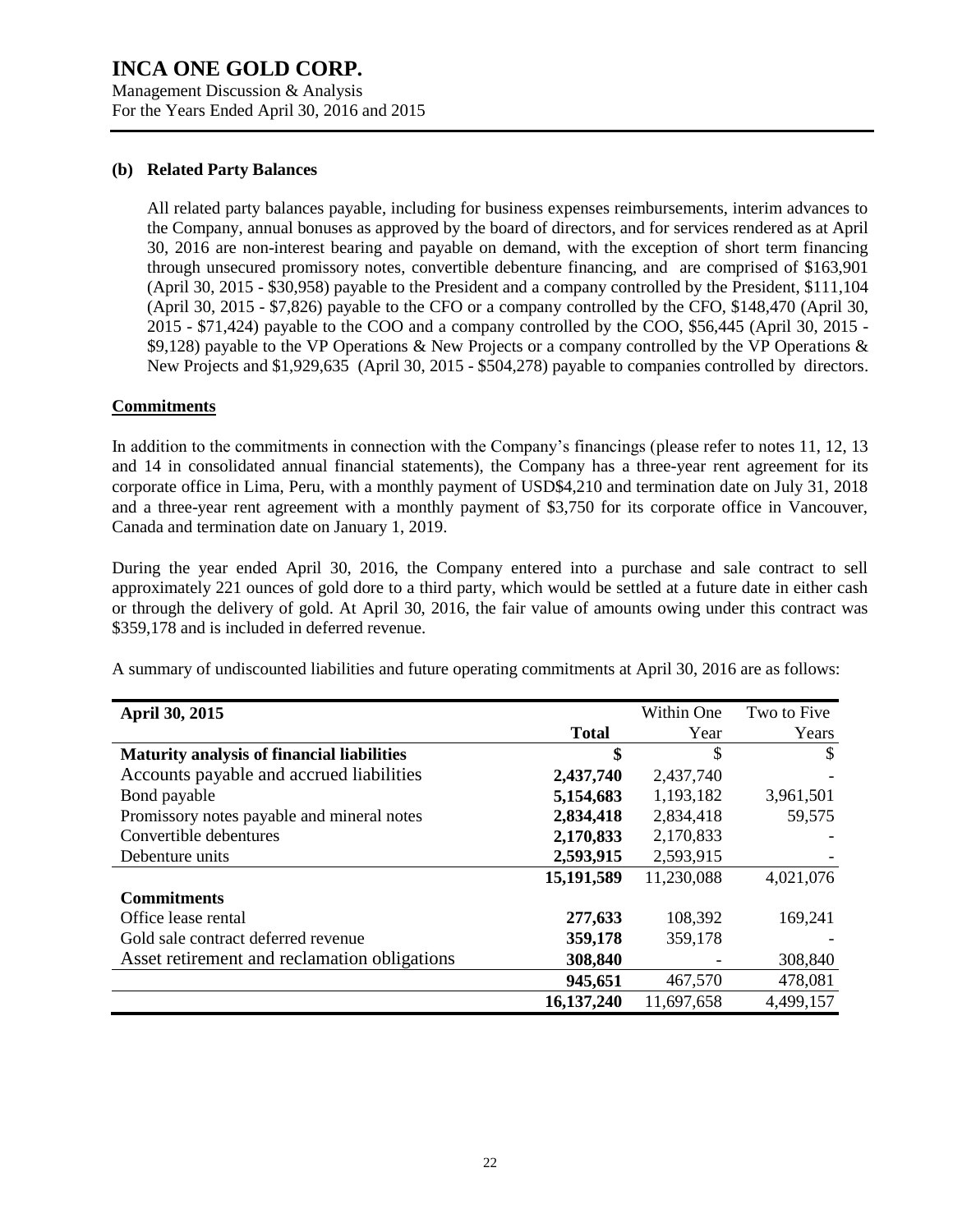Management Discussion & Analysis For the Years Ended April 30, 2016 and 2015

### **Financial Instruments**

As at April 30, 2016, the Company's financial instruments consist of cash, other receivables, marketable securities, accounts payable and accrued liabilities, promissory notes payable convertible debentures, debentures and loan payable. Cash and other receivables are designated as loans and receivables, which are measured at amortized cost. Marketable securities are designated as available-for-sale, which are measured at fair value through other comprehensive income or loss. Accounts payable and accrued liabilities, promissory notes payable, convertible debentures, debentures and loan payable are designated as other financial liabilities, which are measured at amortized cost.

IFRS requires disclosures about the inputs to fair value measurements for financial assets and liabilities recorded at fair value, including their classification within a hierarchy that prioritizes the inputs to fair value measurement.

The three levels of hierarchy are:

Level 1 – Unadjusted quoted prices in active markets for identical assets or liabilities;

Level 2 – Inputs other than quoted prices that are observable for the asset or liability, either directly or indirectly; and

Level 3 – Inputs for the asset or liability that are not based on observable market data.

As at April 30, 2016, the Company believes that the carrying values of cash, other receivables, accounts payable and accrued liabilities, promissory notes payable, convertible debentures, debentures and loan payable approximate their fair values because of their nature and relatively short maturity dates or durations or their interest rates approximate market interest rates. The fair value of marketable securities has been assessed based on the fair value hierarchy described above and are classified as Level 1.

The Company's financial instruments are exposed in varying degrees to a variety of financial risks. The Board approves and monitors the risk management processes:

*(i) Credit risk*

Credit risk exposure primarily arises with respect to the Company's cash and other receivables. The risk exposure is limited because the Company places its instruments in banks of high credit worthiness within Canada and continuously monitors the collection of other receivables.

*(ii) Liquidity risk*

Liquidity risk is the risk that the Company cannot meet its financial obligations as they become due. The Company's approach to managing liquidity is to ensure as far as possible that it will have sufficient liquidity to settle obligations and liabilities when they become due. As at April 30, 2016, the Company had cash of \$45,135 (April 30, 2015 - \$454,321) and current working capital deficiency of \$7,645,085 (April 30, 2015 - \$516,327) with total liabilities of \$15,859,608 (April 30, 2015 - \$9,339,872).

A summary of the Company's future operating commitments is presented in note 18 of the annual consolidated financial statements.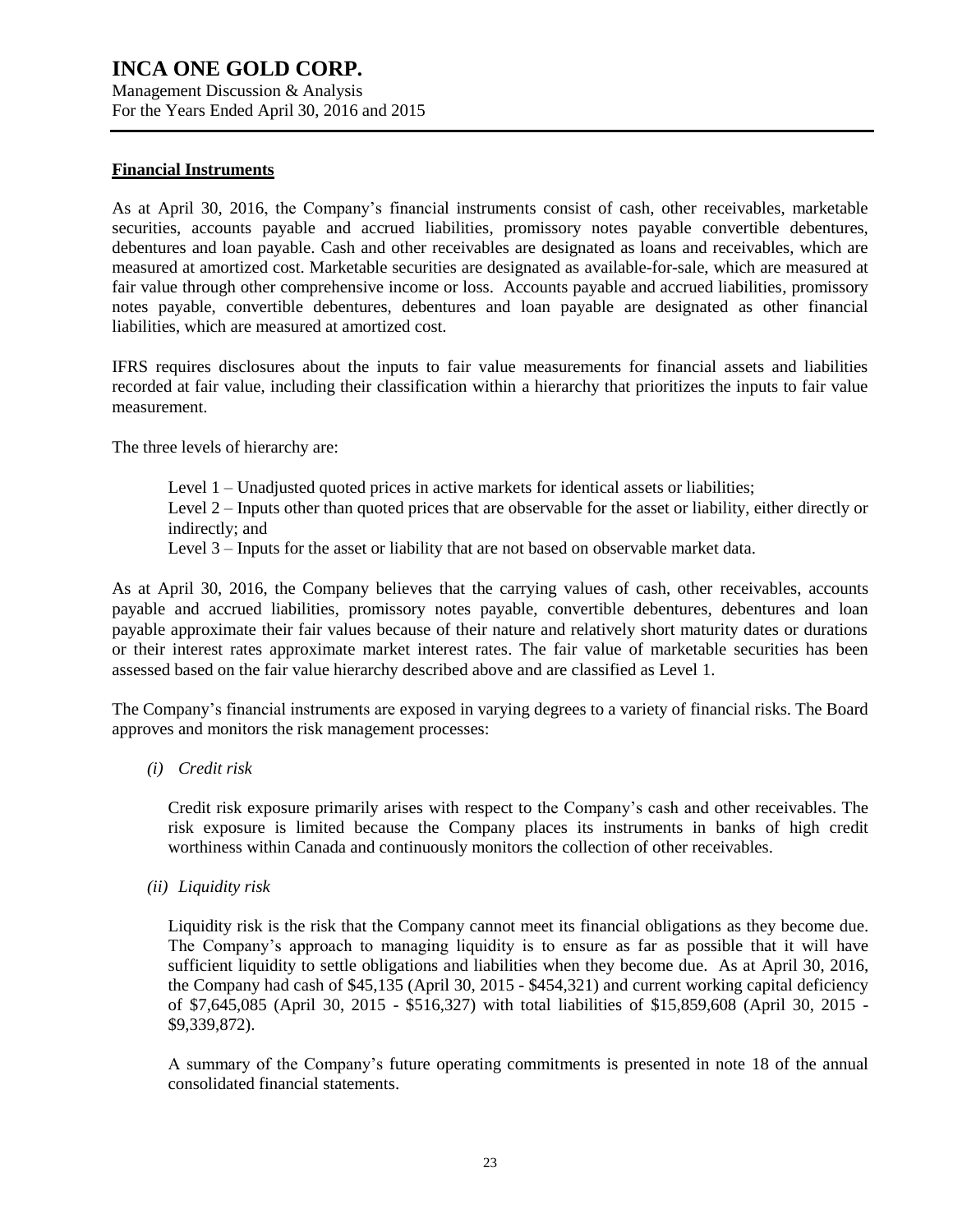#### *(iii) Market risk*

a. Interest rate risk

Interest rate risk is the risk that the fair value or future cash flows of a financial instrument will fluctuate because of changes in market interest rates.

The Company invests cash in guaranteed investment certificates at fixed or floating interest rates in order to maintain liquidity while achieving a satisfactory return for shareholders. A change of 100 basis points in the interest rates would not be material to the financial statements. At April 30, 2016, the Company has no variable rate debt.

b. Foreign currency risk

Foreign exchange risk is the risk that the fair value of future cash flows of a financial instrument will fluctuate because of the changes in the foreign exchange rates. The Company is exposed to the financial risk related to the fluctuation of foreign exchange rates associated with the fluctuations in its US dollar and the Peruvian New Sol ("Sol") bank accounts as well as the translation of foreign held assets and liabilities at current exchange rates.

|                                          | April 30, 2016 | April 30, 2015 |
|------------------------------------------|----------------|----------------|
|                                          | \$             |                |
| US dollar:                               |                |                |
| Cash and cash equivalents                | 31,063         | 321,099        |
| Receivables                              | 108,809        | 54,643         |
| Accounts payable and accrued liabilities | (744, 126)     | (525, 948)     |
| Debenture, convertible debenture and     |                |                |
| promissory note                          | (7, 190, 363)  | (2,895,360)    |
| Net assets                               | (7,794,617)    | (3,045,566)    |
|                                          |                |                |
| Sol:                                     |                |                |
| Cash and cash equivalents                | 13,488         | 38,858         |
| Receivables                              | 1,523,703      | 589,500        |
| Accounts payable and accrued liabilities | (1,018,224)    | (347,062)      |
| Net liabilities                          | 518,967        | 281,296        |

The Company's net exposure to the US dollar and Sol on financial instruments, in Canadian dollar equivalents, is as follows:

Assuming all other variables constant, an increase or a decrease of 10% of the US dollar against the Canadian dollar, the net loss of the Company and the equity for the year ended April 30, 2016 would have varied by approximately \$782,320. Assuming all other variables constant, an increase or a decrease of 10% of the Sol against the Canadian dollar, the net loss of the Company and the equity for the year ended April 30, 2016 would have varied by approximately \$119,364.

The Company had no hedging agreements in place with respect to foreign exchange rates.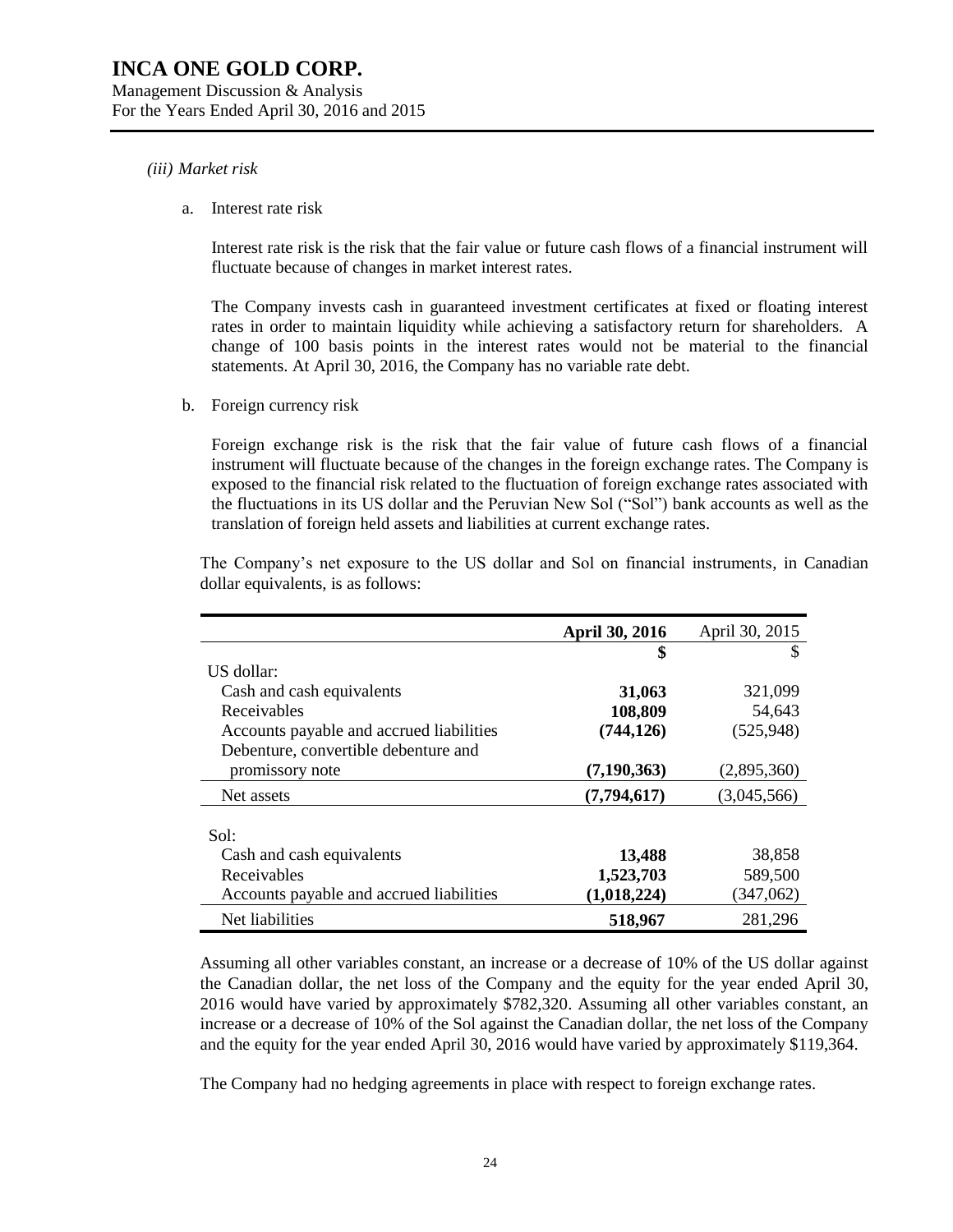b. Commodity price risk

Commodity price risk is the risk of financial loss resulting from movements in the price of the Company's commodity inputs and outputs. The Company's price risk relates primarily to future gold price expectations and the share trading price of its GRIT shares. The Company continuously monitors precious metal and GRIT share trading prices as they are included in projections prepared to determine its future strategy.

#### **Subsequent Events**

- a) Subsequent to April 30, 2016, the Company received \$1,501,580 of its VAT recoverable in Receivables. Additionally, the Peruvian tax authorities denied \$660,115 of the Company's VAT recoverable. The VAT recoverable balance at April 30, 2016, was adjusted for this denied amount.
- b) On June 30, 2016, the Company sold its 733,007 shares in the GRIT marketable securities at a value of \$0.10 (GBP £0.060) per share for total proceeds of \$75,790.
- c) On June 14, 2016, the Company issued 7,441 common shares valued at \$7,815 to a key Peruvian employee for services pursuant to their employment agreements.
- d) On June 21, 2016, the Company issued 71,429 common shares valued at \$75,000 or \$1.05 per share for advisory fees.
- e) On August 16, 2016, the Company consolidated its capital on a one-for-seven basis. Effective August 19, 2016, the Company's common shares commenced trading on a consolidated basis. For the purpose of these financial statements the capital and per share amounts have been restated to present the post consolidated capital basis.
- f) On August 26, 2016, the Company announced that it has closed a previously announced non-brokered private placement (the "Private Placement") for gross proceeds of approximately \$3.2 million by the issuance of approximately 13.0 million units (the "Units") at a subscription price of \$0.25 per Unit. Each Unit is comprised of one common share and one full, transferable common share purchase warrant. Each warrant will be exercisable to purchase an additional common share of the Company at an exercise price of \$0.40 for a period of 36 months from the closing date and will feature an acceleration clause triggering the exercise of the warrant upon select share price metrics being achieved. The Company also intends to close the final tranche of the Private Placement shortly. Cash finder's fees of 8% of the gross proceeds were paid on a portion of the Private Placement. The Company will also issue 8% finders warrants to eligible finders in connection with this placement. The net proceeds from the Private Placement will be used for purchases of mineral, inventory supplies and materials, select debt repayments, and for general working capital purposes, as applicable. All securities issued pursuant to the Private Placement are subject to a statutory hold period of four months plus one day from the date of issuance, in accordance with applicable securities legislation.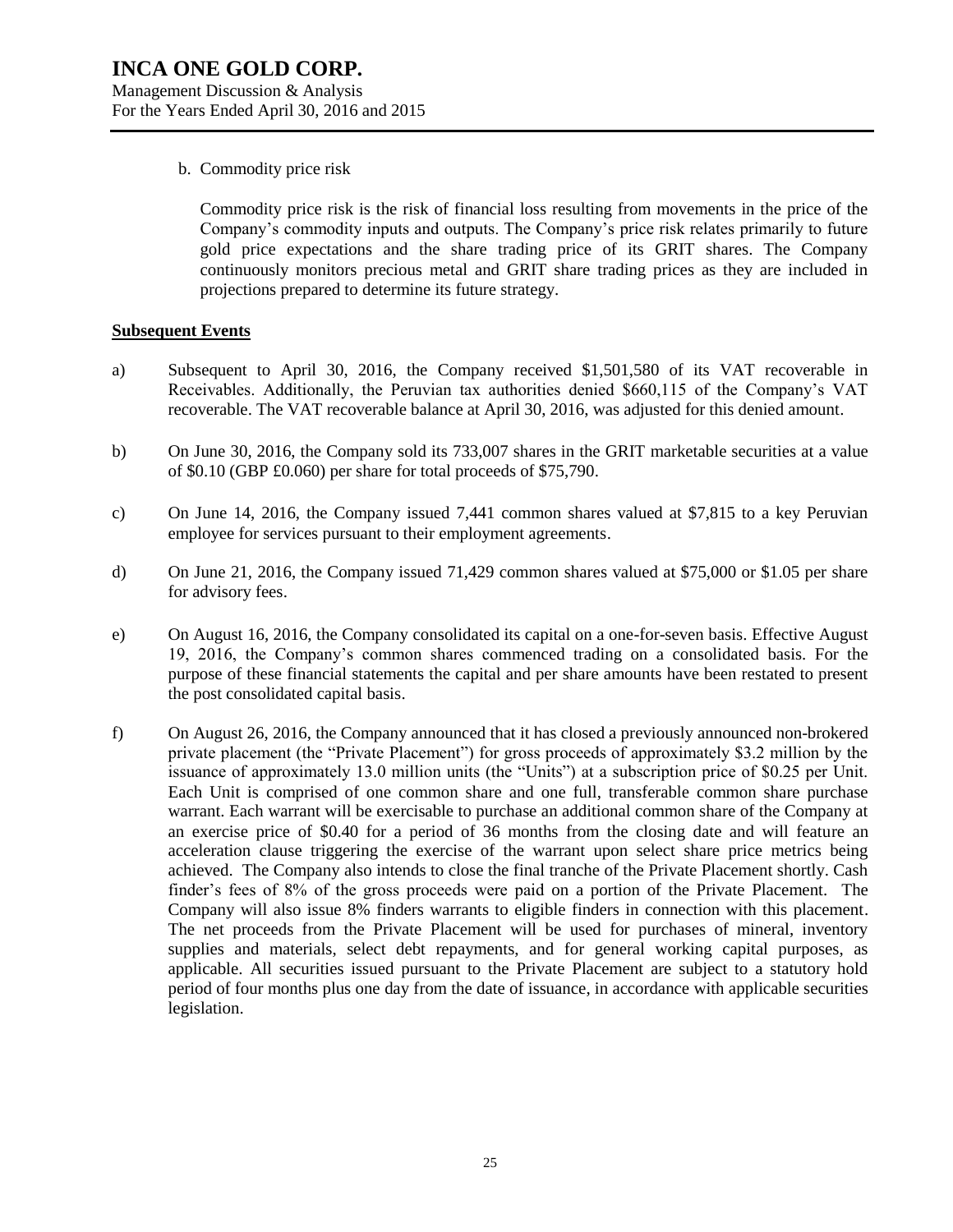Management Discussion & Analysis For the Years Ended April 30, 2016 and 2015

- g) On August 26, 2016, the Company announced that it has received approval by the TSX-V for the required settlement agreements with its debt holders (the "Debt Settlement"). The Debt Settlement addresses approximately \$13.7 million of the Company's long and short term debt and related unpaid interest (the "Debts") which converted as follows:
	- Approximately \$8.0 million was settled into 20.3 million common shares plus 9.2 million warrants;
	- Approximately \$3.8 million was settled into interest bearing debenture agreements with deferred payment terms or non-interest bearing repayment notes;
	- Approximately \$1.8 million was settled into a combination of warrant deposits and contingent debt; and
	- Approximately 1.1 million warrants were issued to select parties relating to the warrant deposit and certain other settlement requirements.

In total, 20.3 million common shares and 10.3 million common share purchase warrants, of which 9.1 million have a three year term and \$0.40 exercise price, 0.3 million have a 12 month term and a \$0.45 exercise price, and 0.8 million have a three year term and a \$0.85 exercise price, were issued on settlement of these Debts.

### **Off-Balance Sheet Arrangements**

The Company has not entered into any off-balance sheet arrangements.

### **Critical Accounting Policies and Estimates**

The preparation of the Company's consolidated financial statements in accordance with IAS 1, *Presentation of Financial Statements*, requires management to make certain critical accounting estimates and to exercise judgment that affect the accounting policies and the reported amounts of assets, liabilities and disclosure of contingent assets and liabilities at the date of the consolidated financial statements and reported amounts of revenues and expenses during the reporting period. Estimates and assumptions are continually evaluated based on historical experience and other factors, including expectations of future events that are believed to be reasonable under the circumstances. In the future, actual experience may differ from these estimates and assumptions. Revisions to accounting estimates are recognized in the period in which the estimates are revised and in any future periods affected. Uncertainty about these assumptions and estimates could result in outcomes that require a material adjustment to the carrying amounts of assets or liabilities in future periods.

Significant accounting judgments that Management has made in the process of applying accounting policies which it considers have had the most significant effect on the amounts recognized in the consolidated financial statements include, but are not limited to going concern, title to and economic recoverability and probability of future economic benefits of exploration and evaluation assets, date of commencement of commercial production, and determination of functional currency. Management considers the areas currently requiring a significant degree of estimation and assumption and which have a significant risk of resulting in a material adjustment to the carrying amount of assets and liabilities within the next financial year, to include, but not be limited to, the value attributed to share-based compensation, convertible debentures and debentures with warrants, marketable securities, asset retirement and reclamation obligation, and deferred taxes.

These accounting judgments and estimates are further discussed in the Company's annual audited consolidated financial statements at April 30, 2016.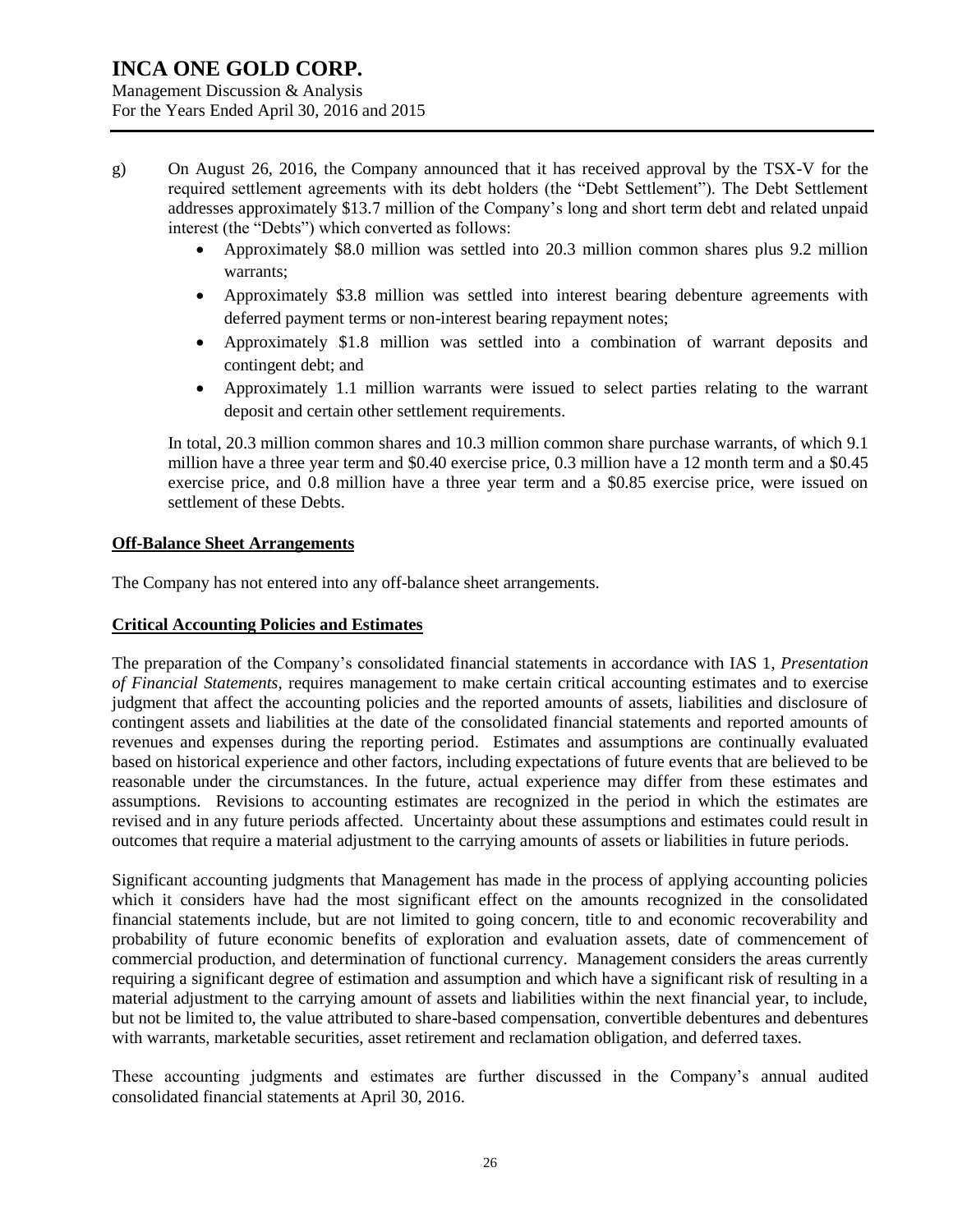Management Discussion & Analysis For the Years Ended April 30, 2016 and 2015

### **Risks and Uncertainties**

Natural resources exploration, development, production and processing involve a number of business risks, some of which are beyond the Company's control. These can be categorized as operational, financial and regulatory risks.

Operational risks include: the Company may not be able to find and develop resources economically, the Company cannot guarantee title to its properties, the Company may have difficulty in marketing production and services, the Company must manage changing governmental laws and regulations, the Company may have difficulty in hiring and retaining skilled employees and contractors, environmental hazards (including discharge of pollutants or hazardous chemicals), industrial accidents and occupational and health hazards, mechanical failures, the unavailability of materials and equipment, pit slope failures, unusual or unexpected rock formations, poor or unexpected geological or metallurgical conditions, poor or inadequate ventilation, failure of mine communication systems, poor water condition, interruptions to gas and electricity supplies, human error and adverse weather conditions, there is no assurance that the Company will acquire additional mineral properties and any acquisitions may expose the Company to new risks, and the mining industry is intensely competitive for the acquisition of new properties, access to capital and hiring of skilled personnel. The Company continuously monitors and responds to changes in these factors and seeks to adhere to all regulations governing its operations.

Financial risks include commodity prices, interest rates and fluctuating foreign exchange rates, all of which are beyond the Company's control. Additional financial risks are the Company's ability to raise capital to continue funding its operations.

Regulatory risks include the possible delays in getting regulatory approval to, and permits for, the transactions that the Board of Directors believe to be in the best interest of the Company, and include increased fees for filings, the introduction of ever more complex reporting requirements the cost of which the Company must meet in order to maintain its exchange listing.

### **Cautionary Note Regarding Forward-Looking Information**

This MD&A contains forward-looking statements. All statements, other than statements of historical fact, constitute "forward-looking statements" and include any information that addresses activities, events or developments that the Company believes, expects or anticipates will or may occur in the future including the Company's strategy, plans or future financial or operating performance and other statements that express management's expectations or estimates of future performance.

Forward-looking statements are generally identifiable by the use of the words "may", "will", "should", "continue", "expect", "anticipate", "estimate", "believe", "intend", "plan" or "project" or the negative of these words or other variations on these words or comparable terminology. All such forward-looking information and statements are based on certain assumptions and analyses made by the Company's management in light of their experience and perception of historical trends, current conditions and expected future developments, as well as other factors management believes are appropriate in the circumstances. These statements, however, are subject to known and unknown risks, uncertainties and other factors that may cause the actual results, level of activity, performance or achievements of the Company to be materially different from those expressed, implied by or projected in the forward-looking information or statements.